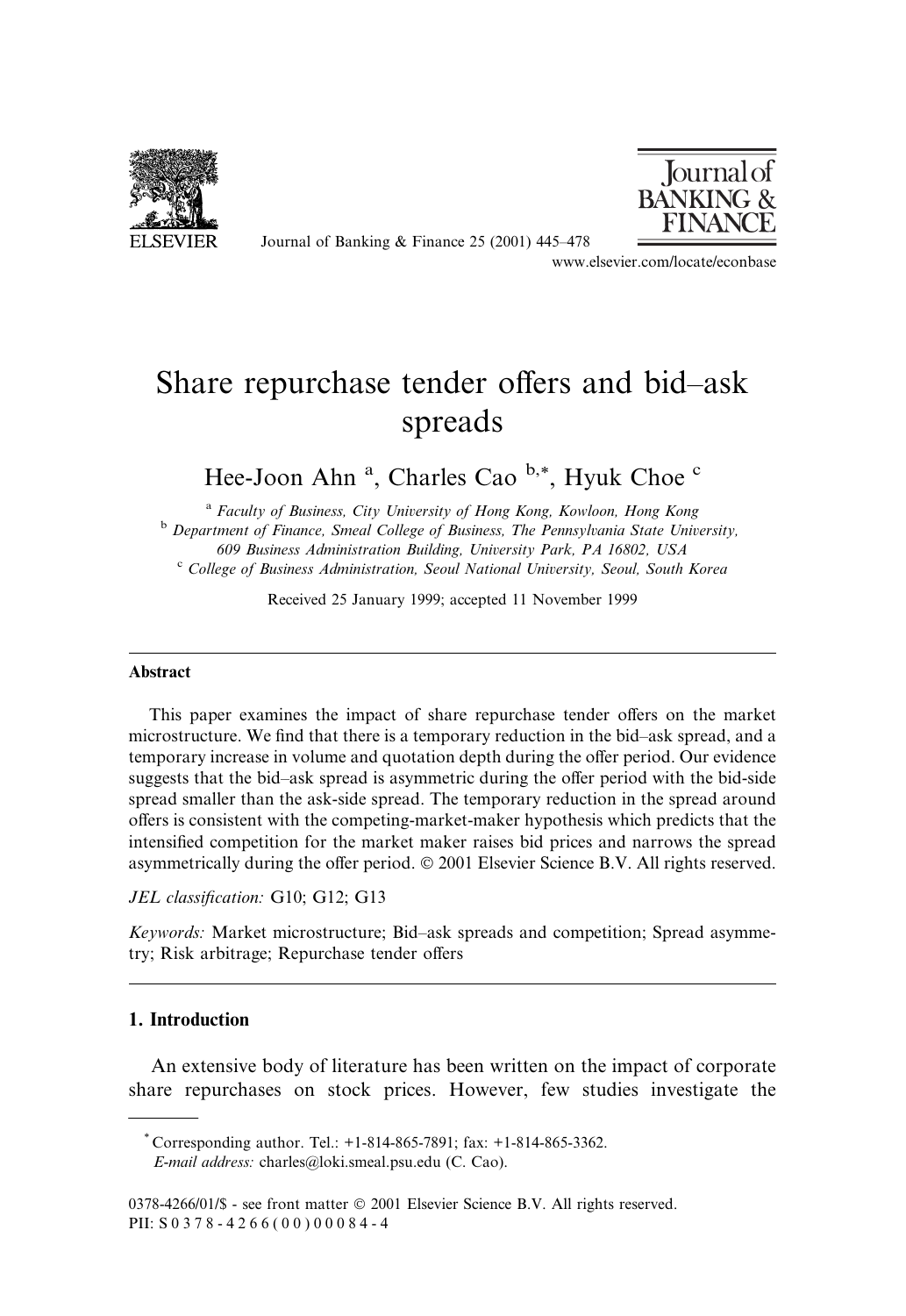behavior of the market microstructure around share repurchase programs. Barclay and Smith (1988), Cook et al. (1995), Miller and McConnell (1995), and Wiggins (1994) study the bid-ask spread around open-market repurchases. Barclay and Smith suggest two different but not mutually exclusive hypotheses about the direction of spread changes around open-market repurchases: (1) increased information asymmetry caused by firms' expected buy-back activities widens the spread (the information asymmetry hypothesis); (2) competition between the firm and the specialist for the sell order flow narrows the spread (the competing-market-maker hypothesis).  $\frac{1}{1}$  Empirical evidence on the two hypotheses, however, is mixed at best. Based on yearly data, Barclay and Smith document a significant increase in the bid-ask spread following the repurchase announcement. More recently, using intraday data, Miller and McConnell as well as Wiggins find no evidence of a significant change in spreads. Cook, Krigman, and Leach report that the spread on a corporate purchase day is wider than the pre-announcement period but narrower than the adjacent trading days. Cook et al. interpret this result as evidence that open-market repurchases increase both information asymmetry and competition for the specialist.

Though they occur less frequently than open-market repurchases, repurchase tender offers, which include both fixed-price and Dutch-auction offers, have a much greater impact on the market because of the substantial offer volume and premium involved. <sup>2</sup> For example, Comment and Jarrell (1991), in measuring returns over the three days around the announcement day, report the average net-of-market returns of  $8.3\%$  for fixed-price offers and  $7.5\%$  for Dutch-auction offers, compared with  $2.3\%$  for open-market repurchases. However, we know very little about the empirical patterns of the market microstructure surrounding repurchase tender offers. The extensive literature on open-market repurchases does not provide useful clues in analyzing market microstructure around repurchase tender offers, because the two types of repurchases can have different impacts on market microstructure. For example, as illustrated by Barclay and Smith (1988) and Cook et al. (1995), the announcement of an open-market repurchase can aggravate the information asymmetry problem facing the specialist because of the expected share pur-

<sup>&</sup>lt;sup>1</sup> According to the information asymmetry hypothesis, open-market buy-backs increase the probability that the specialist is trading with an informed trader, thus aggravating the information asymmetry problem facing the specialist. In response, the specialist protects himself from the potential loss to the informed by raising the bid-ask spread, which leads to a rise in the company's cost of capital. The competing-market-maker hypothesis claims that the limit buy orders submitted by the firm establish a lower bound for the specialist's bid price, thus narrowing the spread that the specialist quotes.<br><sup>2</sup> For details, see Bagwell and Shoven (1989), Barclay and Smith (1988), and Comment and

Jarrell (1991).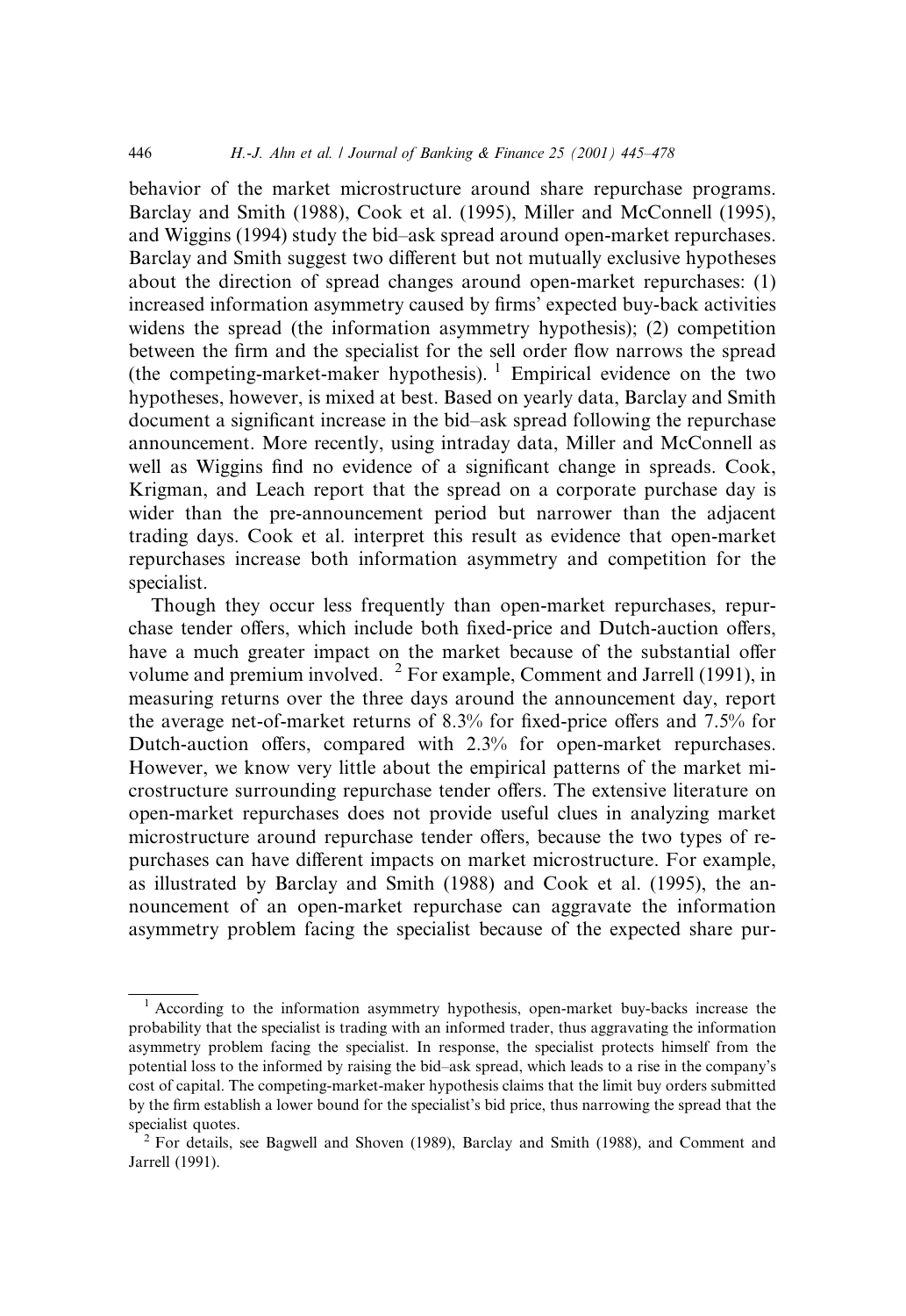chasing activities by the firm. However, during repurchase tender offers, it is not clear whether such a problem exists for the specialist since firms are not involved in secondary-market trading.

Studying the behavior of market microstructure around repurchase tender offers is important because it can show how firms' attempts to buy back their own shares affect the trading behavior of different market participants. We are especially interested in trading activities by risk arbitrageurs and the resulting market-making activity by the specialist. We know that risk arbitrage activity increases substantially during the repurchase tender offer period.<sup>3</sup> Risk arbitrageurs can have strong incentives to buy shares from the market and tender them back to the firm because of large gaps between pre-expiration market and offer prices, and the considerable price uncertainties surrounding expiration. Examining how various market microstructure variables react to this unusual situation and how liquidity is affected can be in and of itself an interesting issue.

Our primary finding is that there is a reduction in the spread by as much as  $20\%$  (measured by the quoted as well as effective spreads) during the repurchase tender offer period. This significant reduction is temporary, in that the spread bounces back to its pre-offer level as soon as the offer expires. Further, each component of the spread (e.g., the adverse selection costs, or the order processing costs) decreases significantly during the offer period. We find no statistical difference in spreads between the pre-announcement and post-expiration periods. Depths and volume show substantial, but temporary, increases during the offer period. The temporary patterns of the reduction in the spread and the increases in volume and depths are virtually identical in both fixedprice and Dutch-auction offers.

The findings in our study are best explained by the competing-market-maker hypothesis. That is, share repurchase tender offers temporarily increased competition for the specialist who makes a market for the stock, thus decreasing the bid-ask spread during the offer period. The increase in competition seems to arise from the increased trading activities by risk arbitrageurs. We note that the increased trading activities by risk arbitrageurs tend to put pressure on the specialist's bid price. For instance, risk arbitrageurs often submit limit buy orders to compete against the specialist's bid. The intensified competition for the specialist's bid prices temporarily reduces the specialist's bid-side markup (the bid spread, as opposed to the ask spread) and causes an asymmetric reduction in the bid±ask spread. The analysis of price locations of trades indicates that a substantial portion of trades is executed below the quote midpoint, which is consistent with the notion that the competition predominantly on the dealer buy side leads to the asymmetric reduction in the spread.

<sup>3</sup> See Lakonishok and Vermaelen (1990), and Larcker and Lys (1987).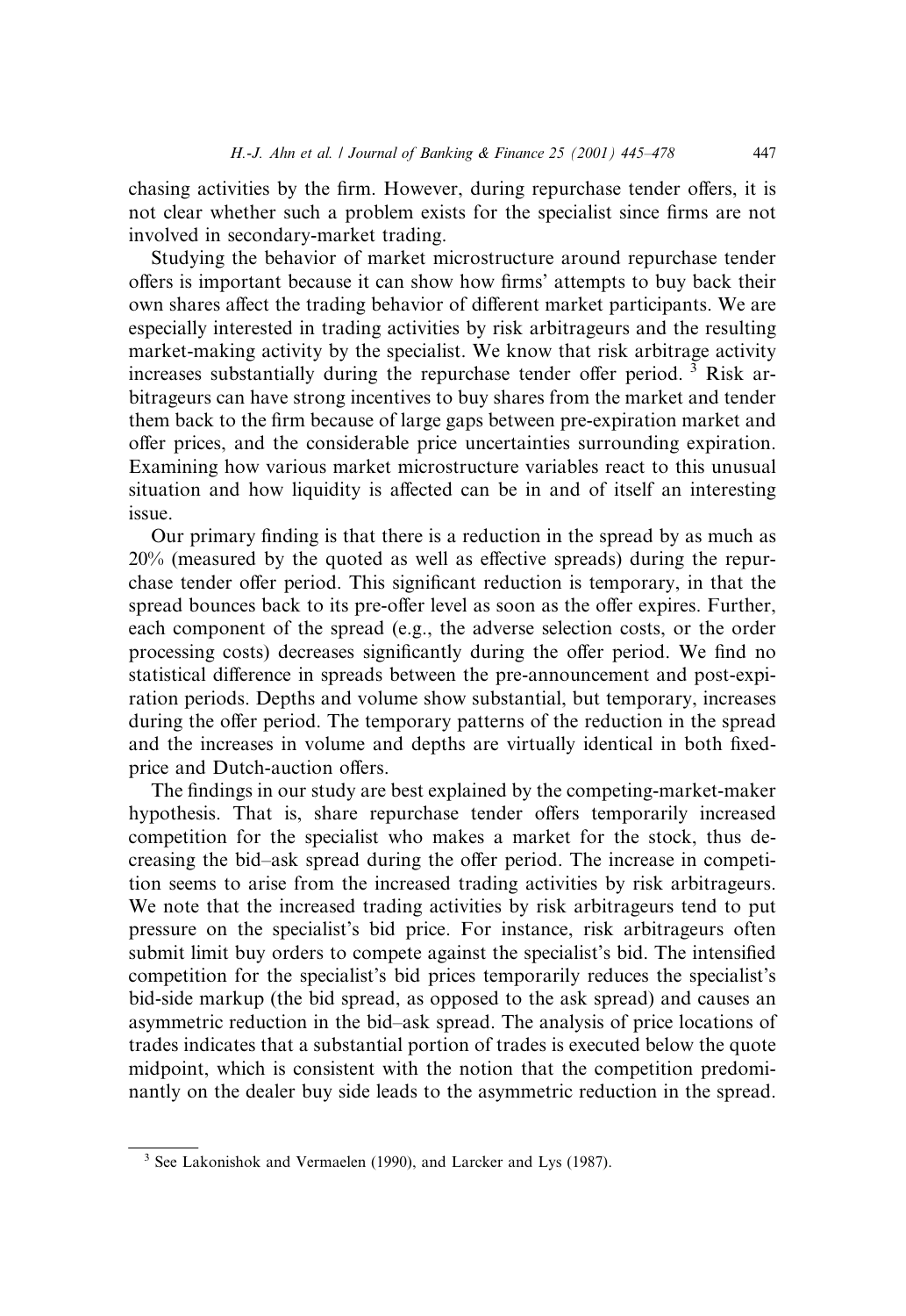The pattern of price locations also suggests that competition for the market maker during the offer period is more intense for Dutch auctions than for fixedprice offers. This is consistent with the fact that Dutch auctions convey more uncertainty about offer outcomes and consequently attract more arbitrage trading.

The rest of the article proceeds as follows. Section 2 describes share repurchase tender offers and the differences between fixed-price and Dutchauction offers. Section 3 discusses the testable hypothesis, the competingmarket-maker hypothesis, and its predictions. Section 4 describes the sample. In Section 5, we present empirical results of changes in the spread, components of the spread, depth, and volume surrounding repurchase tender offers, and provide evidence consistent with the competing-market-maker hypothesis. Concluding remarks are provided in Section 6.

# 2. Tender offer repurchases

Tender offer repurchases take two forms, fixed-price and Dutch-auction offers. In a fixed-price offer, the firm specifies a single offer price, the amount and class of securities it seeks and the termination date of the offer [see Items (d) and (f) of SEC Schedule 13E-4]. If the number of shares tendered exceeds the maximum number initially sought, firms usually purchase these shares on a pro-rata basis, but if the number of shares tendered is fewer, firms may purchase all of the shares tendered at the offer price, extend the offer to solicit further tendering of shares, or even cancel the offer (although offer cancellations are rare). A Dutch-auction repurchase is similar to a fixed-price offer except for the way in which the firm sets the offer price and determines purchase price. In a typical Dutch-auction offer, the firm announces a range of prices rather than a single offer price. Individual shareholders then choose a price within the range and tender their shares at this price.

An undersubscribed Dutch-auction offer works just like an undersubscribed fixed-price offer. However, if the offer is oversubscribed, the firm chooses the lowest price at which it can buy back the number of shares it seeks. The firm then pays this price to all of the shareholders who have tendered at or below that price. For the tendering shareholders in a Dutch auction, the chance of tendered shares being accepted is an inverse function of tender prices. Too high a tender price reduces the chance of the tendered shares being accepted. Bagwell (1991) argues that this special property makes shareholders tender at their reservation prices. Thus, a Dutch-auction offer ensures that the firm does not overpay participating shareholders when an offer is oversubscribed. Hence, by choosing a Dutch auction rather than a conventional fixed-price offer, the repurchasing firm can put itself in a less risky position.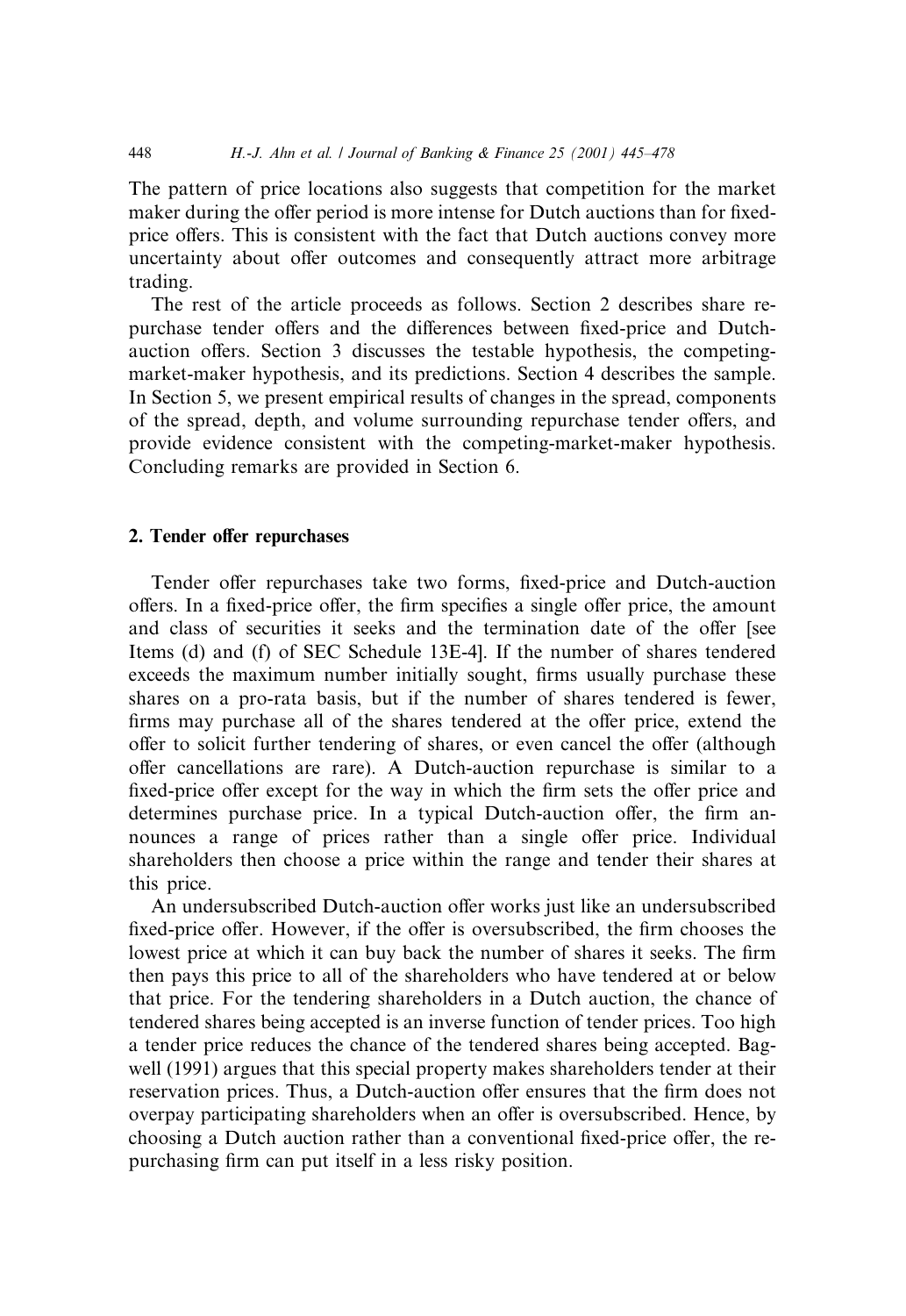#### 3. Competition for the market maker during repurchase tender offers

This section briefly discusses the competing-market-maker hypothesis and its implications for the behavior of spread, volume and depth around the repurchase tender offers.

During repurchase tender offers, competition for the specialist becomes intensified because risk arbitrage activity greatly increases during this period (see Lakonishok and Vermaelen, 1990; Larcker and Lys, 1987). Risk arbitrageurs enter the stock market to take advantage of large gaps between offer prices and pre-expiration market prices and the considerable price uncertainty surrounding the offer. <sup>4</sup> In our sample, the average market prices during the offer period are  $6.3\%$   $(8.1\%)$  below the average offer price for the fixed-price offers (Dutch-auctions). <sup>5</sup> Expected returns to these risk arbitrageurs can be substantial (See Section 5.9 for details). Arbitrageurs can submit either market or limit buy orders when they purchase shares in the secondary market. If the majority of them prefer a trading strategy to get the best obtainable price discount rather than a fast sell, limit buy orders are expected to increase substantially during the offer period. To the extent these limit orders are quoteimproving, they increase competition against the specialist's own bid prices by establishing the lower bound.  $6$  On the other hand, the arbitrage activity during the offer period will have less impact on the specialist's ask prices than on the bid prices. Therefore, competition for the market maker will be intensified mainly on the bid side.<sup>7</sup>

The competing-market-maker hypothesis predicts a reduction in the bid-ask spread during the offer period, reflecting the increased competition in market making. In particular, the reduction in the spread should be observed primarily on the bid side because the intensified competition for the market maker comes primarily on this side. "Offer expiration" refers to the end of the intensified trading activity by risk arbitrageurs. Hence, we should observe that the bid-ask spread returns to its pre-offer level when the offer expires. Similar arguments apply to the quotation depth with the depth increasing temporarily during the offer period and then returning to its normal level afterwards.

<sup>4</sup> Not only do risk arbitrageurs help reduce potential mispricing but they also provide riskbearing services to investors who would rather sell at a discount than bear the uncertainty about the % offer outcome.<br><sup>5</sup> We use the maximum offer prices in the calculation for Dutch auctions.

<sup>6</sup> According to the New York Stock Exchange (NYSE) rule, a quote-improving limit order price is given priority over the specialist's market quote.<br><sup>7</sup> During repurchase tender offers, risk arbitrageurs play a role similar to that played by firms

engaging in open-market repurchases. Barclay and Smith (1988) argue that firms engaging in openmarket repurchases can intensify the competition by placing limit buy orders. Following Barclay and Smith, we call our hypothesis "the competing-market-maker hypothesis".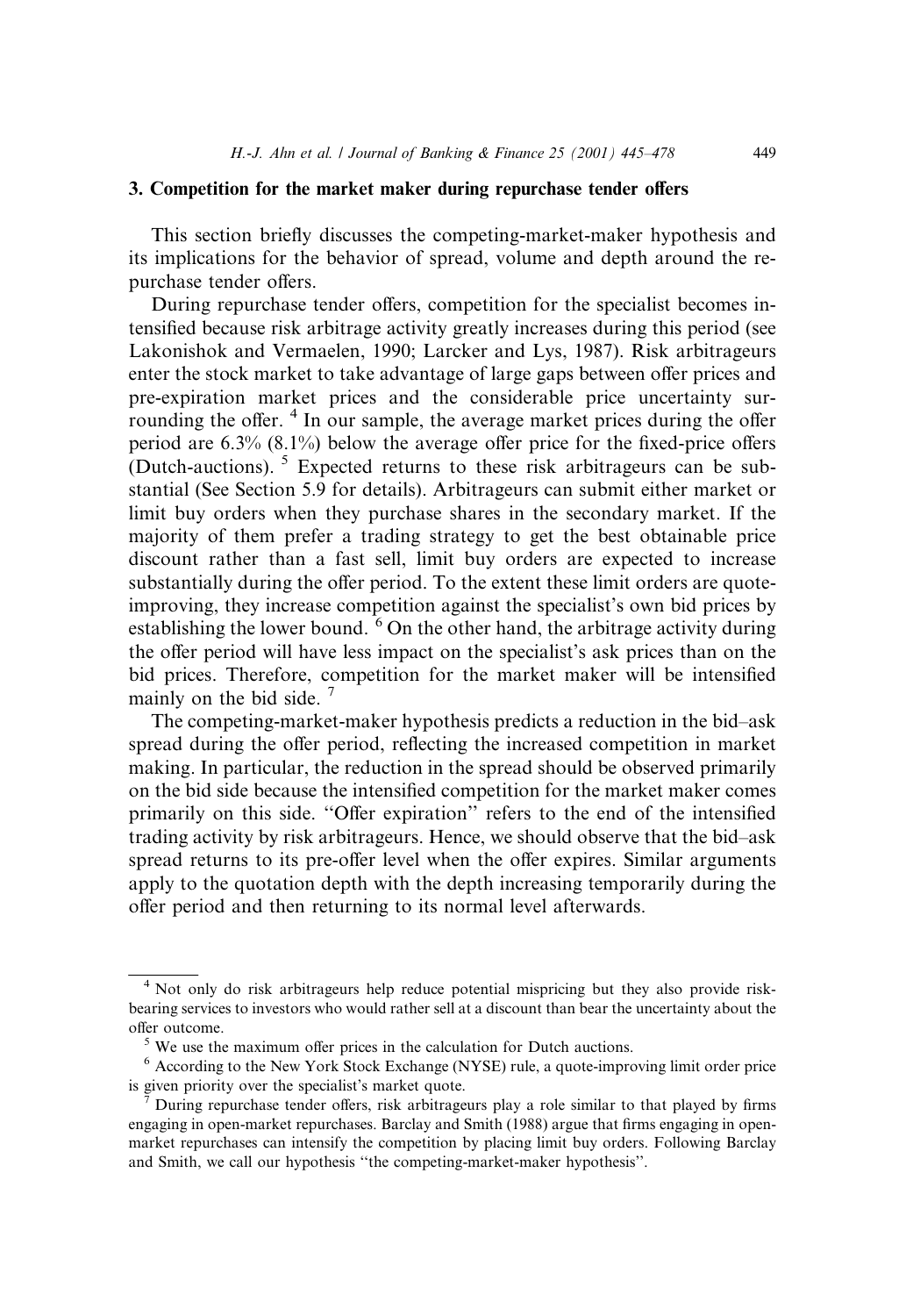Tendering shares to the firm or holding shares beyond the expiration date exposes shareholders to a certain amount of risk. Therefore, it is likely that many shareholders sell their shares at a discount to risk arbitrageurs during the offer period, which implies abnormally high trading volume during the offer period. On the other hand, the same excess return that attracts risk arbitrageurs will induce some investors who would otherwise sell in the secondary market to tender their shares to the firm instead. Hence, the volume pattern during the offer period depends on which of the above two possibilities is dominant. Since the increased competition during the offer period disappears as the offer expires, trading volume is predicted to return to its normal level following the offer expiration. In subsequent sections, we examine changes in the spread, depth, and volume by using a sample of firms that conducted either fixed-price or Dutch-auction repurchase tender offers.

#### 4. The sample

We obtain a list of the firms that conduct fixed-price or Dutch-auction repurchase tender offers during the period 1983–1992, and detailed information on each offer, by searching the Dow Jones News Retrieval Service (DJNS or Broad Tape). <sup>8</sup> Each firm is listed either on the NYSE or the American Stock Exchange (Amex). Altogether, we collect 92 fixed-price and 78 Dutch-auction repurchase offer announcements. From this initial sample, we select offers that meet the following criteria:  $(1)$  the offer is not cancelled;  $(2)$  a complete set of information regarding offer conditions and offer results is available;  $(3)$  no firm is delisted by the NYSE or the Amex, or merged into another firm as a result of the offer; and (4) the offer is not open only to odd-lot shareholders. We drop three Dutch-auction and nine fixed-price offers because either the offer is cancelled or the firm is delisted or merged into another company as a result of the repurchase. <sup>9</sup> We also exclude 18 fixed-price offers initiated by closed-end mutual funds. The final sample contains 65 fixed-price and 72 Dutch-auction repurchase offers.

Table 1 presents the characteristics of the firms that conduct share repurchase tender offers. The firms conducting Dutch-auction offers have

<sup>&</sup>lt;sup>8</sup> The keywords include the repurchase identifying tag, or "BBK", provided by the DJNS.

<sup>&</sup>lt;sup>9</sup> We identified four cancelled offers (two Dutch auctions, and two fixed-price offers) which are not due to stock delisting, or merger. For these stocks, the change in the spread around the repurchase tender offers is small. For example, for the two (cancelled) Dutch auctions, the average quoted spreads during the pre-offer, offer, and post-offer periods are 17.0, 16.1, and 17.3 cents, respectively. We found our results robust when the four cancelled offers were included in our sample.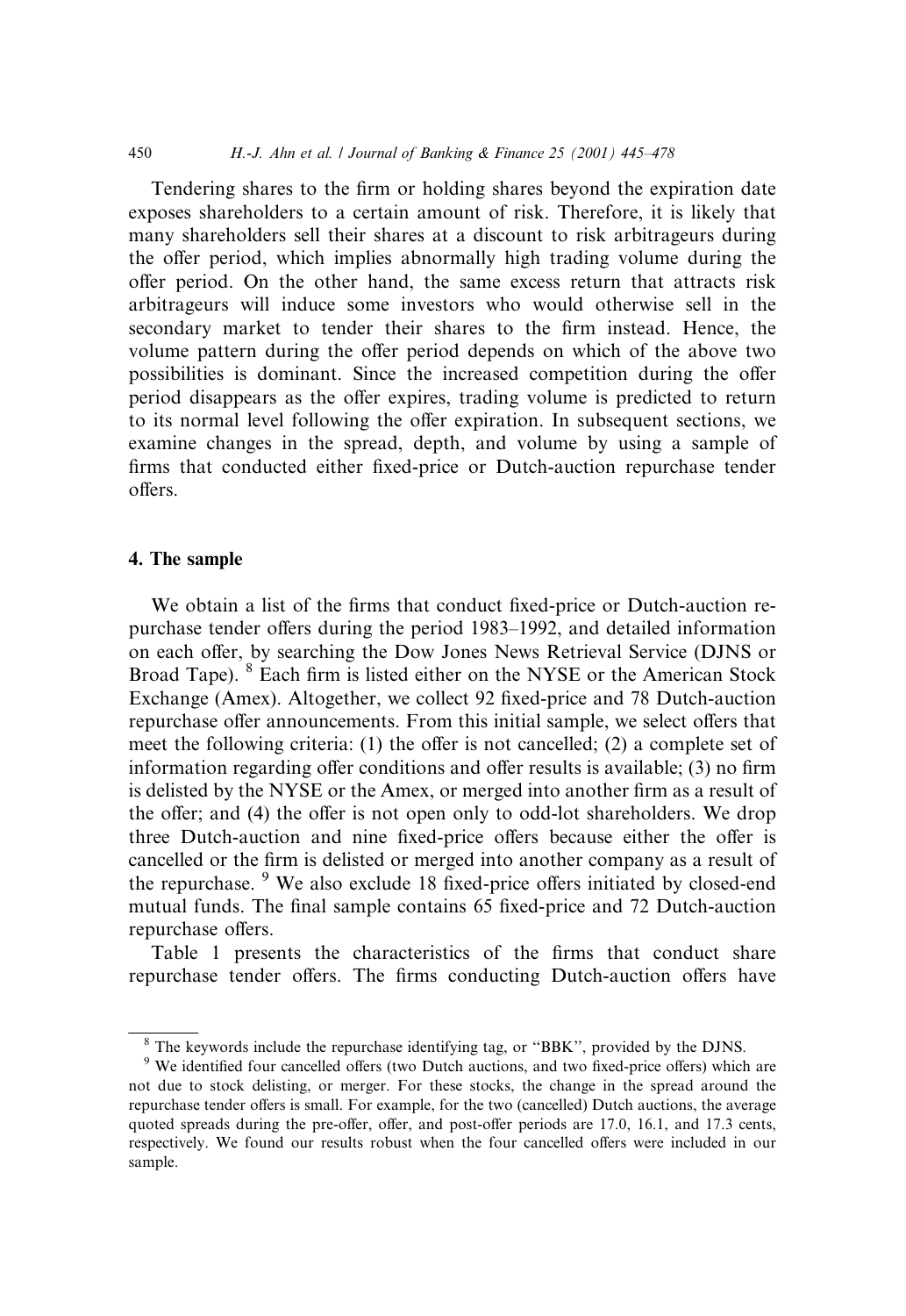| ×<br>۰,<br>٠<br>۰, |  |  |
|--------------------|--|--|
|--------------------|--|--|

| Characteristics of firms conducting repurchase tender offfers <sup>a</sup> |  |  |  |
|----------------------------------------------------------------------------|--|--|--|
|                                                                            |  |  |  |

|                                         | Mean   | S.D.   | Min. | First<br>Qtr. | Median | Third<br>Qtr. | Max.    |
|-----------------------------------------|--------|--------|------|---------------|--------|---------------|---------|
| Panel A. Fixed-price repurchases        |        |        |      |               |        |               |         |
| Price (in \$)                           | 32.78  | 32.17  | 2.94 | 9.95          | 28.82  | 43.22         | 165.10  |
| Shares outstanding<br>(in 1000)         | 28,652 | 32,870 | 898  | 6257          | 15,193 | 35,347        | 120,590 |
| Market capitalization<br>(in \$million) | 1079   | 1492   | 17   | 49            | 507    | 1478          | 7243    |
| Daily share volume<br>(in 1000)         | 89.23  | 138.95 | 0.03 | 7.02          | 39.20  | 90.81         | 673.78  |
| Panel B. Dutch-auction repurchases      |        |        |      |               |        |               |         |
| Price (in \$)                           | 39.66  | 26.40  | 1.67 | 22.33         | 33.46  | 48.84         | 133.00  |
| Shares outstanding<br>(in 1000)         | 51,063 | 62,754 | 1606 | 11,150        | 28,585 | 69,734        | 284,715 |
| Market capitalization<br>(in \$million) | 2146   | 2607   | 8    | 373           | 1197   | 2592          | 11,810  |
| Daily share volume<br>(in 1000)         | 154.23 | 182.49 | 1.23 | 23.15         | 88.67  | 212.65        | 913.16  |

<sup>a</sup>This table presents the cross-sectional distribution of the average daily closing prices, total number of shares outstanding, market capitalization, and average daily trading volume for the 65 firms conducting fixed-price repurchase tender offers and the 72 firms conducting Dutch-auction repurchase tender offers during 1983-1992. For a given stock, the averages are calculated from the 25-day period prior to the offer announcement.

almost twice the total number of shares outstanding, the market capitalization and daily share volume as the firms conducting fixed-price offers. The average number of outstanding common shares for the firms with fixedprice offers and for those with Dutch-auction offers are 29 million (median of 15 million) and 51 million (median of 29 million), respectively. Of the 65 fixed-price offers, the average market capitalization is \$1079 millions and the average daily share volume is 89,230 shares. In contrast, these statistics are \$2146 millions and 154,230 shares for the 72 Dutch-auction offers.

In Table 2, we describe the terms and results of the offers for our sample. For fixed-price offers, the average offer price is  $17%$  higher than the pre-offer market price, which we define as the closing price on trading day  $-25$  relative to the announcement day of the offer. Firms seek to purchase approximately 20% of their outstanding shares. The proposed cash distributions are equivalent to  $23%$  of the pre-offer market value of the equity. On an average, shareholders tender 227% of the maximum number of shares sought. Firms purchase only 67% of the total number of shares tendered. The percentage of shares purchased to shares sought is 99%. The actual cash distributions are  $22%$  of the pre-offer market value of equity,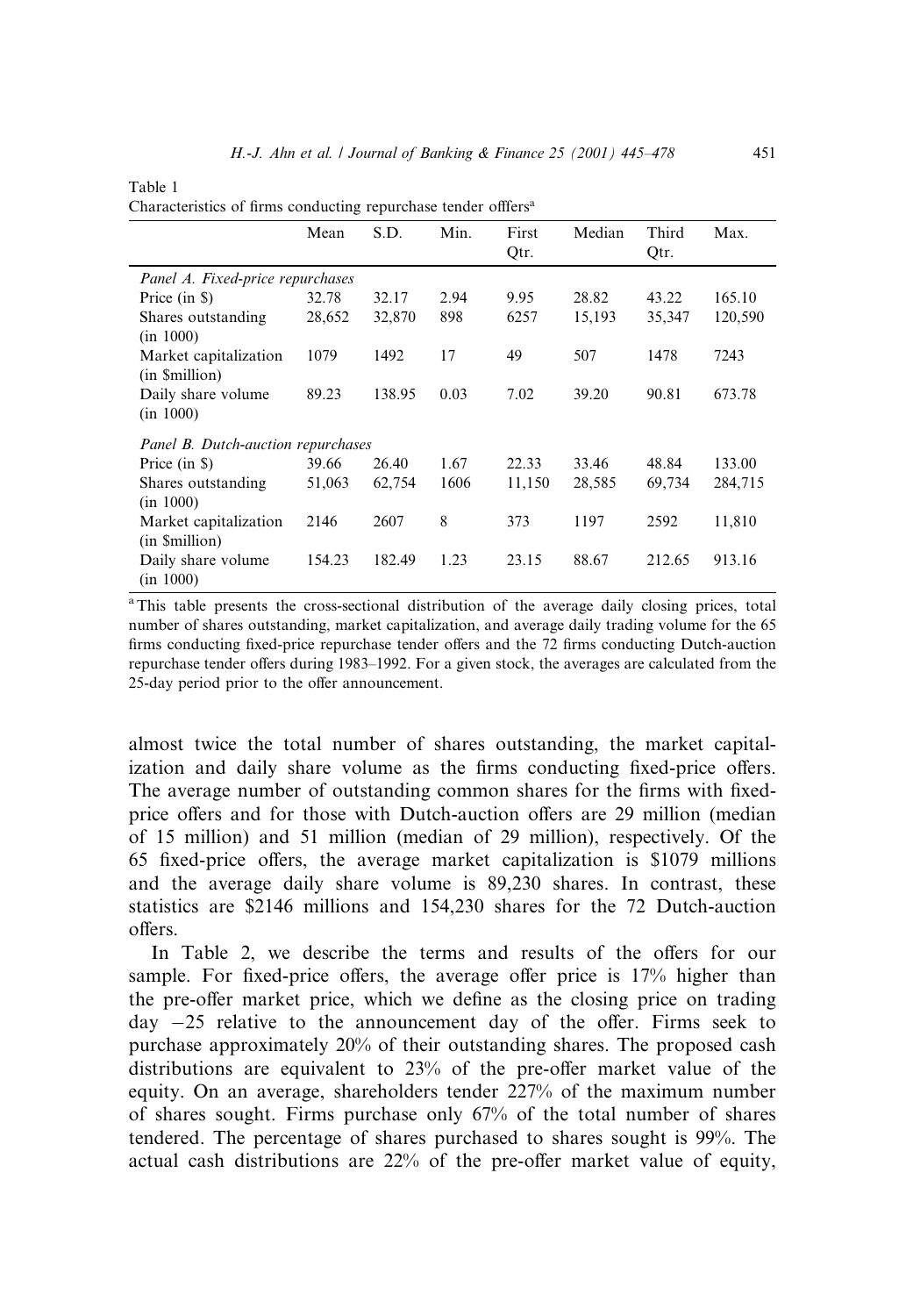#### Table 2

Characteristics of repurchase tender offers<sup>a</sup>

| Characteristics of offer                  | Fixed price |       |       | Dutch auction |      |        |
|-------------------------------------------|-------------|-------|-------|---------------|------|--------|
|                                           | Mean        | S.D.  | Med.  | Mean          | S.D. | Med.   |
| Offer premium relative to the closing     | 17.3        | 13.3  | 16.0  |               |      |        |
| price on day $-25$ relative to announce-  |             |       |       |               |      |        |
| ment $(\% )$                              |             |       |       |               |      |        |
| (i) When the maximum offer price          |             |       |       | 16.4          | 11.3 | 13.1   |
| used                                      |             |       |       |               |      |        |
| (ii) When the minimum offer price         |             |       |       | 0.3           | 10.3 | $-0.2$ |
| used                                      |             |       |       |               |      |        |
| Actual purchase premium relative to the   |             |       |       | 12.9          | 11.8 | 10.5   |
| closing price on day $-25$ relative to    |             |       |       |               |      |        |
| announcement $(\% )$                      |             |       |       |               |      |        |
| Percent of outstanding shares sought      | 19.5        | 14.2  | 15.7  | 17.1          | 9.9  | 14.9   |
| Percent of outstanding shares tendered    | 37.1        | 29.9  | 26.1  | 19.2          | 19.2 | 14.5   |
| Percent of outstanding shares purchased   | 18.8        | 14.4  | 14.7  | 15.2          | 9.8  | 14.2   |
| Percent of shares tendered to shares      | 226.8       | 192.8 | 163.7 | 110.8         | 90.8 | 100.7  |
| sought                                    |             |       |       |               |      |        |
| Percent of shares purchased to shares     | 98.9        | 30.2  | 100.0 | 86.8          | 24.6 | 100.0  |
| sought                                    |             |       |       |               |      |        |
| Percent of shares purchased to shares     | 66.5        | 33.4  | 77.5  | 90.4          | 17.9 | 100.0  |
| tendered (proration rate)                 |             |       |       |               |      |        |
| Value of proposed repurchase relative to  | 23.4        | 16.8  | 18.2  | 20.0          | 11.6 | 17.5   |
| pre-offer market value of equity $(\%)^b$ |             |       |       |               |      |        |
| Value of actual repurchase relative to    | 22.1        | 16.8  | 16.6  | 16.8          | 10.4 | 14.6   |
| pre-offer market value of equity $(\%)^c$ |             |       |       |               |      |        |
| Duration of offer (trading days)          | 27          | 16    | 23    | 23            | 8    | 21     |

<sup>a</sup>This table presents summary statistics of the terms and outcomes of the 65 fixed-price and 72 Dutch-auction repurchase tender offers conducted from 1983 to 1992.

 $b$  (Maximum offer premium + 1)  $\times$ % of outstanding shares sought.

<sup>c</sup>(Purchase premium + 1)  $\times$ % of outstanding shares purchased.

slightly below the proposed amount. <sup>10</sup> The average offer duration is 27 days.

The last three columns of Table 2 present the offer characteristics of Dutchauction repurchases. On an average, the range of the offer premium is from  $0\%$ to 16% above the pre-offer market prices. The average actual purchase premium is  $13\%$ , or the 78th percentile within the offer-price range. Firms that conduct Dutch-auction repurchases seek 17% of their outstanding shares. The average proposed cash distribution is equivalent to 20% of the pre-offer market value of the equity. The average tender rate is  $111\%$  and the firms buy back 90% of the shares tendered. The percentage of shares purchased to shares

<sup>&</sup>lt;sup>10</sup> The actual cash distributions equal (maximum offer premium  $+$  1) times percent of outstanding shares purchased.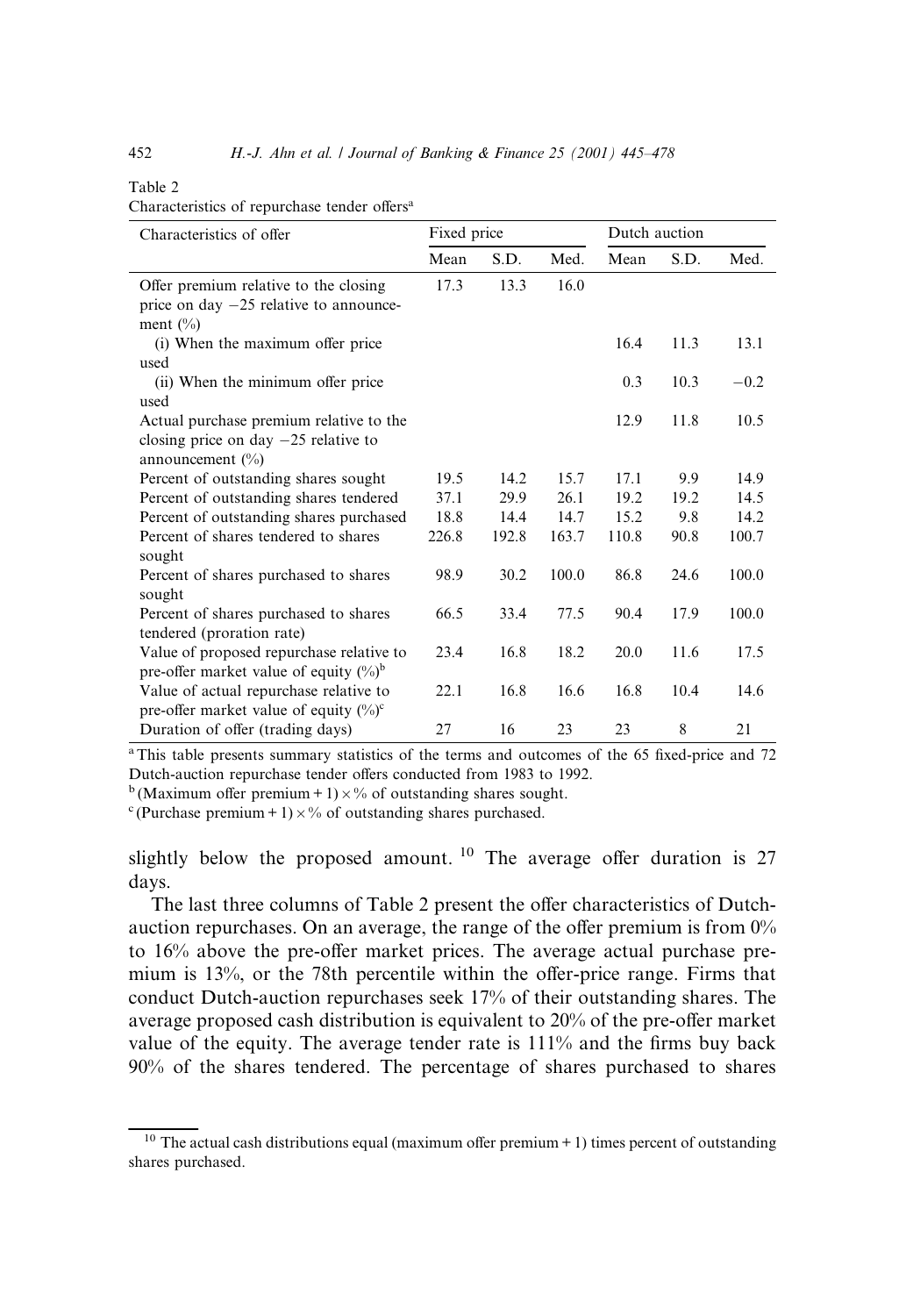sought is  $87\%$ , and actual cash distributions are  $17\%$  of the pre-offer market value of equity.

## 5. Empirical results

Daily stock price data used in this study are obtained from the Center for Research in Security Prices (CRSP) tapes. Intraday data for spreads, depths, and trading volume are from the ISSM transaction data files. We use a series of filters to screen the trade and quote data from the ISSM database: (1) All trades and quotes that are identified by ISSM as errors are excluded;  $(2)$ nonstandard delivery trades and all quotes that are not Best Bid and Offer (BBO)-eligible are discarded;  $\frac{11}{3}$  quotes are excluded if they are originated from markets other than the primary exchange where the stock is listed; (4) all trades and quotes that are time-stamped before 9:30 a.m. or after 4:04 p.m. EST are also discarded.  $12$  We also exclude daily opening trades, which are made in a call market rather than a continuous auction market, from the analyses except for the analysis of trading volume.

For all announcements, the DJNS database provides time stamps to the minute. If the announcement of an offer is made after 4:00 p.m. EST, the next trading day becomes the announcement date. Otherwise, the announcement date is the day on which the announcement is first reported in the DJNS database. Similarly, if the announcement of offer results is made after  $4:00$  p.m. EST, the next trading day becomes the expiration date.

Throughout this paper, we define the pre-offer and post-offer periods as 25 trading days prior to the announcement date and 25 trading days subsequent to the expiration date, respectively. The offer period is from the trading day immediately following the offer announcement date to the trading day prior to the offer expiration date. We use the trading day immediately following the announcement date as the starting date of the offer period due to the following reason. While for most offers in the sample, the announcement date is either the same day as, or one day prior to, the offer starting date, for some firms the offer starting date is two or more days prior to the announcement date.  $^{13}$  In such a case, the announcement date, not the offer start date, is more likely to be a turning point when arbitrage buying activity begins. All information about

<sup>&</sup>lt;sup>11</sup> BBO-ineligible quotes are closing quotations, trading halts, pre-opening indications, and nonfirm quotations.<br><sup>12</sup> We use 4:04 p.m. instead of 4:00 p.m. as recommended by the ISSM. See ISSM manual.<br><sup>13</sup> For example, on 8 June 1987, Tektronix announced a Dutch auction repurchase for 10 million

shares of its common stock at the price range of \$35–\$40. The firm began to accept tenders from shareholders on 10 June 1987.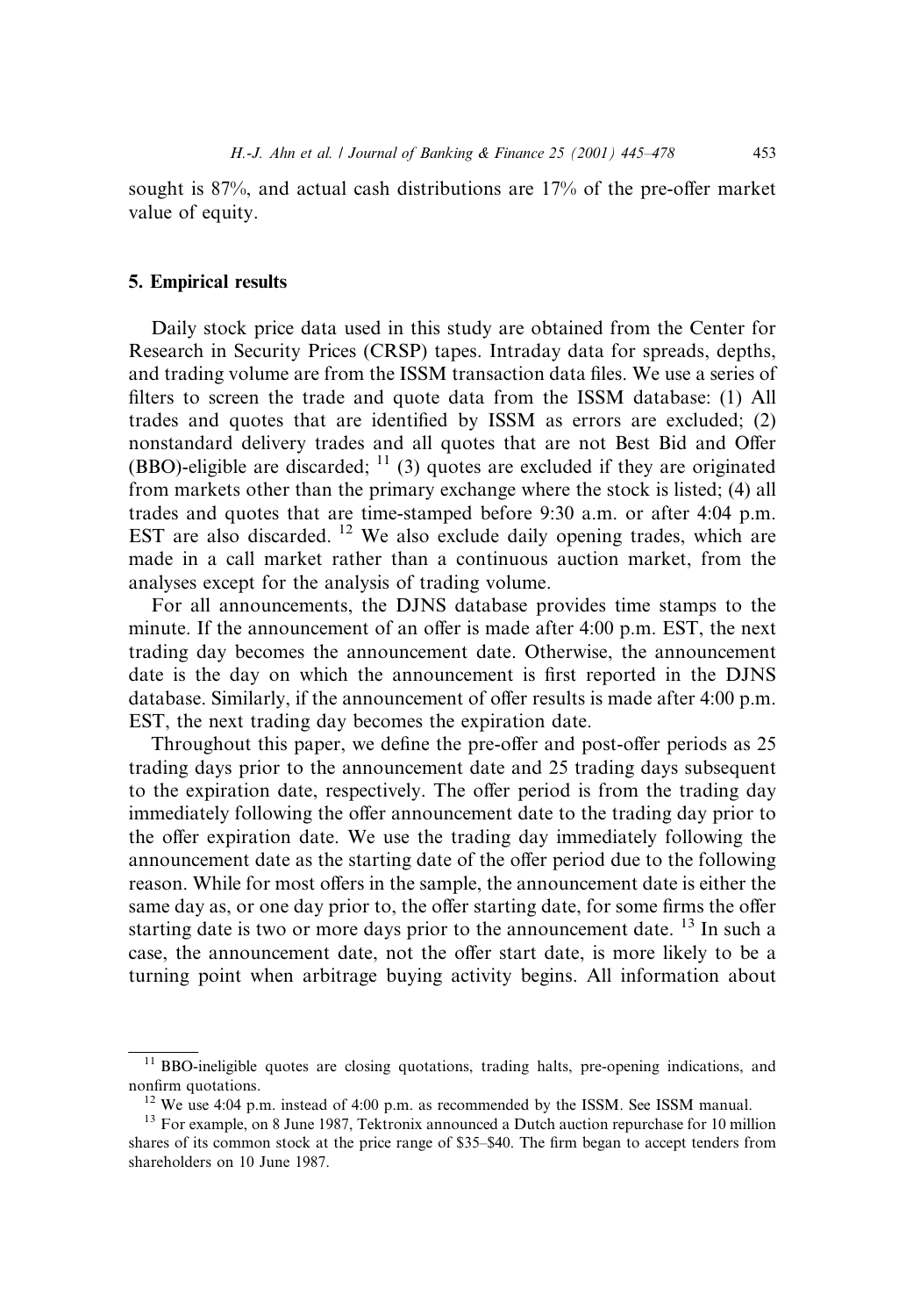offer conditions is released at the announcement date. There is no apparent reason for risk arbitrageurs to wait until the actual offer starts.<sup>14</sup>

## 5.1. Price

Table 3 reports the average cumulative excess returns during the pre-offer and offer periods, and the average announcement-day returns. The excess return is calculated as the raw return net of the CRSP equal-weighted portfolio return. <sup>15</sup> The firms in our sample experience substantial announcement-day abnormal returns: the cross-sectional average is  $7.5\%$  for fixed-price offers and  $6.6\%$  for Dutch-auction offers. Of firms conducting fixed-price (Dutch-auction) offers,  $78\%$  (86%) of them have positive, abnormal announcement-day returns. <sup>16</sup> Using the *t*-test and the nonparametric sign-test, we test the null hypothesis that the average (or median) abnormal returns are zero. For both types of offers, the positive announcement-day abnormal returns are statistically significant at the  $1\%$  level. On the other hand, the average cumulative abnormal return is not significantly different from zero for the pre-offer and offer periods. This result holds true for both types of offers. Fig. 1 shows the cumulative abnormal returns from 50 trading days before the announcement date to 50 trading days after the expiration date. The figure reveals that the announcement effect is almost fully captured within the announcement day, which is consistent with semi-strong form efficiency.

In Table 3, we also present the price behavior around the expiration of the offer. The average expiration-day abnormal returns for both types of offers are negative  $(-2.4\%$  for fixed-price offers and  $-1.8\%$  for Dutch-auction offers) and significant at the  $1\%$  level using both *t*-tests and sign tests. The abnormal returns during the post-expiration period are not significantly different from zero. These results are consistent with the findings in the existing literature on repurchase tender offers, and suggest that our sample firms are representative. We now turn to the analysis of microstructure variables including the spread, depth and volume.

# 5.2. Quoted spread

We use the quoted spread for a round-trip trade in the analysis. We define the round-trip quoted spread as

 $14$  To check the robustness of the results, we repeated our analysis by using the offer starting day in the calculation, and found similar results.<br><sup>15</sup> Results using the CRSP value-weighted portfolio return are qualitatively similar.<br><sup>16</sup> Comment and Jarrell (1991) report average three-day announcement abnormal returns

<sup>8.3%</sup> for fixed-price offers and 7.5% for Dutch-auction offers. Bagwell (1992) reports an average announcement-day abnormal return of 7.7% for Dutch auctions.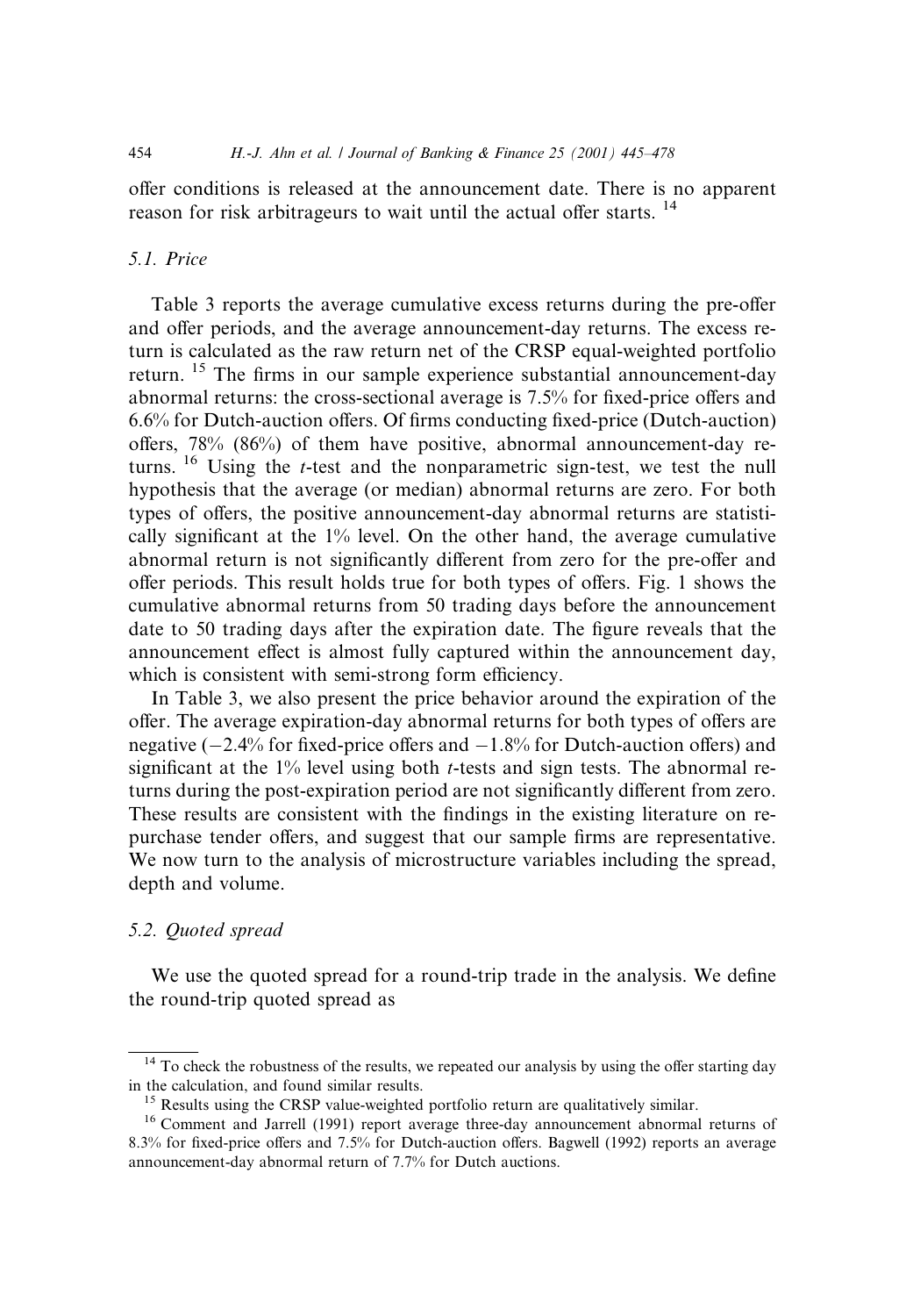|                               | Event period                                |          |                                      |          |                                              |
|-------------------------------|---------------------------------------------|----------|--------------------------------------|----------|----------------------------------------------|
|                               | Pre-offer period<br>$(ad-25$ to<br>$ad - 1$ | ad       | Offer period<br>$(ad+1$ to<br>$ed-1$ | ed       | Post-offer period<br>$(ed+1$ to<br>$ed + 25$ |
| Panel A. Fixed-price offers   |                                             |          |                                      |          |                                              |
| Mean                          | 0.93                                        | 7.45     | 1.98                                 | $-2.37$  | $-1.08$                                      |
| Median                        | 1.07                                        | 7.46     | 1.22                                 | $-1.18$  | $-1.11$                                      |
| $(p: t\text{-test})^b$        | (0.44)                                      | (0.00)   | (0.78)                               | (0.00)   | (0.45)                                       |
| $[p: Sign test]$ <sup>c</sup> | [0.35]                                      | [0.00]   | [0.46]                               | [0.00]   | [0.48]                                       |
| $%$ positive                  | 66%                                         | 78%      | 61%                                  | 28%      | 48%                                          |
| Panel B. Dutch-auction offers |                                             |          |                                      |          |                                              |
| Mean                          | $-0.01$                                     | 6.59     | 0.68                                 | $-1.81$  | $-1.22$                                      |
| Median                        | $-0.35$                                     | 5.46     | 0.12                                 | $-1.25$  | $-1.35$                                      |
| $(p: t\text{-test})^b$        | (0.99)                                      | $\theta$ | (0.15)                               | $\theta$ | (0.27)                                       |
| $[p: Sign test]$ <sup>c</sup> | [0.91]                                      | [0.00]   | [0.19]                               | [0.00]   | [0.08]                                       |
| $%$ positive                  | 46%                                         | 86%      | 56%                                  | 32%      | 33%                                          |

Table 3 Cumulative excess returns for sample firms<sup>a</sup>

aThis table presents summary and test statistics for the cumulative excess returns net of the CRSP equal-weighted returns around share repurchases for 65 fixed-price and 72 Dutch-auction offers conducted by firms listed on the NYSE or Amex. The pre-offer and post-offer periods are defined as 25 trading days prior to the announcement date  $(ad)$  and 25 trading days subsequent to the expiration date  $(ed)$ , respectively. The offer period is from the day subsequent to the offer announcement date to the day prior to the expiration date.

 $b<sub>p</sub>$ -Values are reported from thet-test of the null hypothesis that the average cumulative return is 0.  $\int_{0}^{\infty} p$ -Values are reported from the sign-test of the null hypothesis that the medium cumulative return is 0.



Fig. 1. Cumulative excess returns around repurchase tender offers. Note: The figure plots the cumulative excess returns (net of the CRSP equal-weighted returns) around the share repurchase tender offers conducted from 1983 to 1992 (65 fixed-price and 72 Dutch-auction offers).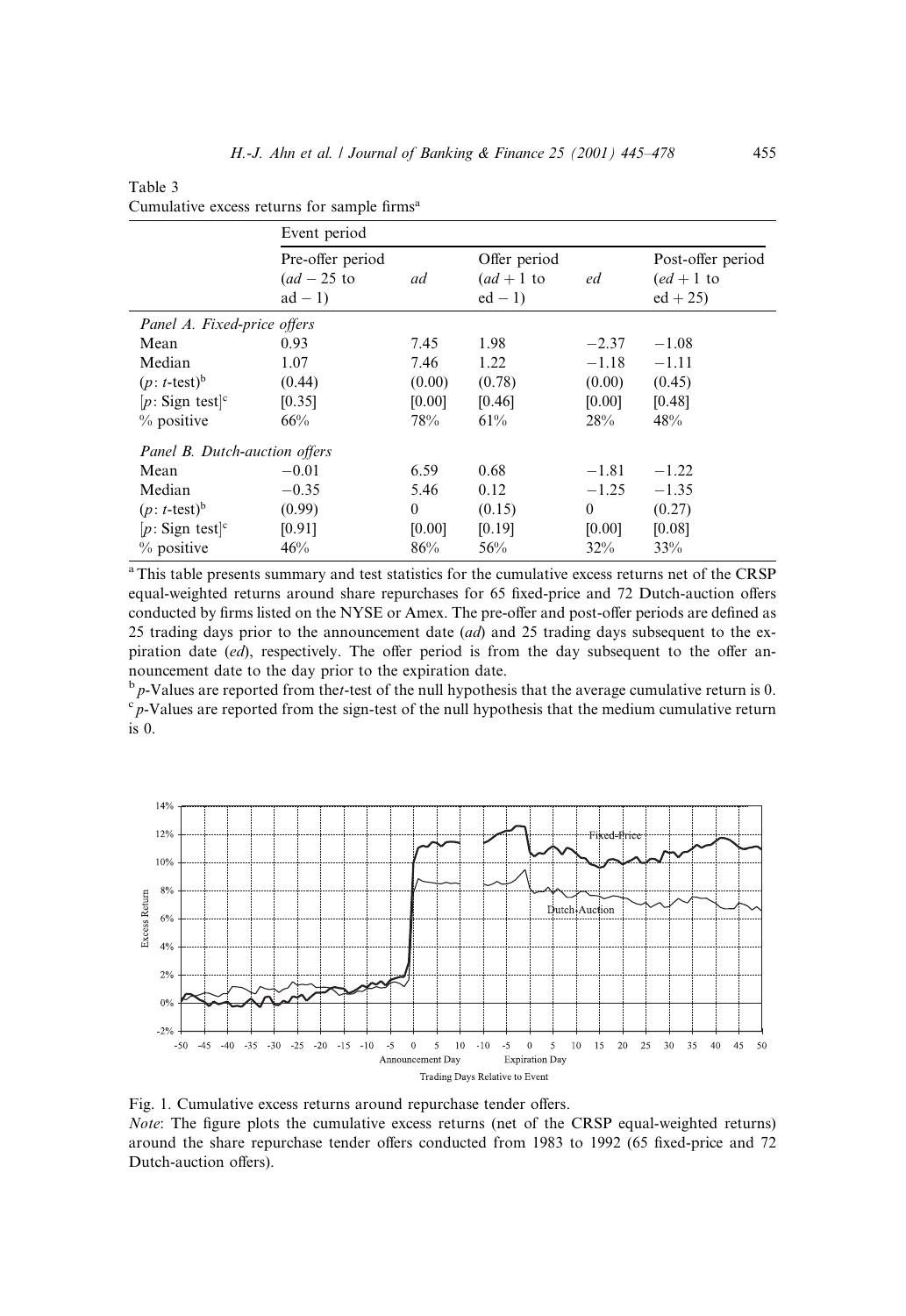456 **H.**-J. Ahn et al. *| Journal of Banking & Finance*  $25 (2001) 445-478$ 

$$
S_t = a_t - b_t,\tag{1}
$$

where  $S_t$  is the quoted bid-ask spread, and  $a_t$  and  $b_t$  are the quoted ask and bid prices, respectively, at time t. We calculate the average spread on a given day as the time-weighted average of quoted spreads during the day as

$$
AS = \frac{\sum_{t=1}^{N} (T_{t+1} - T_t)S_t}{T_{N+1} - T_1},
$$
\n(2)

where AS denotes daily average spread,  $T_t$  the time in seconds at which the quote is posted by the specialist,  $T_1$  the time when the first valid quote of the day is posted, and  $T_{N+1}$  the exchange closing time. <sup>17</sup>

Panels A and B of Fig. 2 plot the cross-sectional means of the quoted spread around the repurchase offers for fixed-price and Dutch-auction offers, respectively. They show that, for both types of offers, the quoted spread drops significantly subsequent to the announcement. The reduction in the spread is persistent during the offer period, but on the expiration day, the spread bounces back to approximately the pre-announcement level. The pattern of spread reduction appears to be uniform across both types of offers.

Table 4 presents the average quoted spread during the pre-offer, offer, and post-offer periods. For fixed-price offers, from the pre-offer to offer periods, the average quoted spread decreases by five cents from  $25.9$  to  $20.9$  cents (a  $19\%$ decrease) and, from the offer to post-offer periods, it increases by about five cents to 25.9. Similarly, in Dutch-auction offers, the average spread decreases by 5.8 cents from 26.5 to 20.7 from the pre-offer to offer periods (a  $22\%$  decrease). Then, the spread increases by  $4.9$  cents to  $25.6$  following the offer expiration.

To test the significance of changes in the spread, we use  $t$ -tests (and nonparametric sign tests) for the null hypothesis that the average (and median) spreads are equal between two periods. The test results show that both announcement and expiration spread changes are statistically significant. For both types of offers, the equality of the spread levels between the pre-offer and offer periods and between the offer and post-offer periods is strongly rejected at the  $1\%$  level (for both *t*-tests and sign tests). In addition, we examine the sign of changes in the spread. From the pre-offer to offer period, the sign of the spread change is positive for only  $6\%$  ( $4\%$ ) of firms, while from the offer to post-offer period, the spread change is positive for  $81\%$  (90%) of firms conducting the fixed-price (Dutch-auction) offers. Thus, majority of the firms experience a spread decrease from the pre-offer to offer period, and a spread increase from

 $17$  To eliminate possible recording errors, we exclude spreads that are greater than  $20\%$  of the quote midpoint. We also use several different filters, such as those suggested by Wiggins (1994), and find similar results.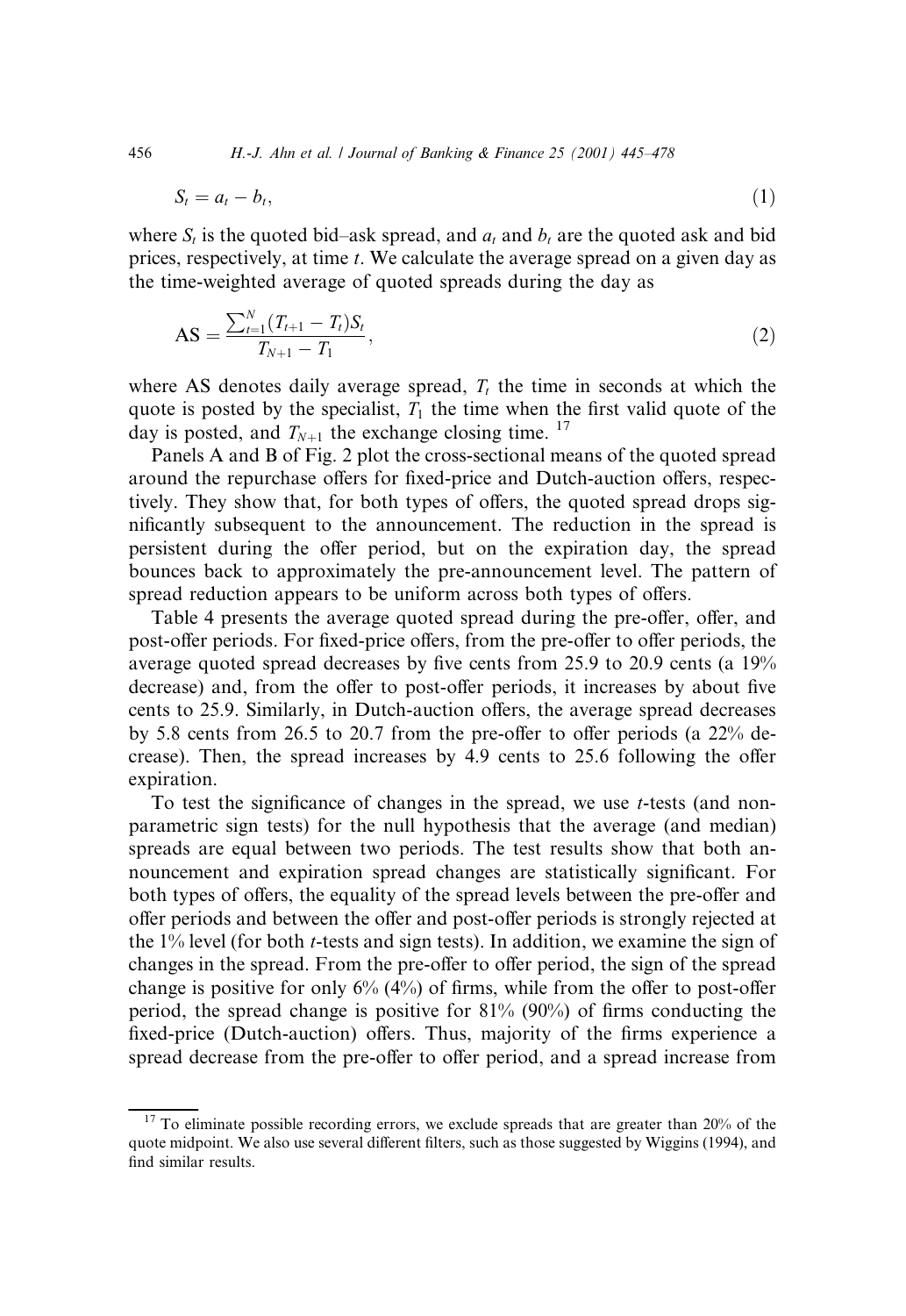



defined as  $2|p_1 - q_1|$ , where  $p_1$  is the price at time t and  $q_1$  is the quote midpoint in effect at t.

defined as  $2|p_1 - q_1|$ , where  $p_i$  is the price at time t and  $q_i$  is the quote midpoint in effect at t.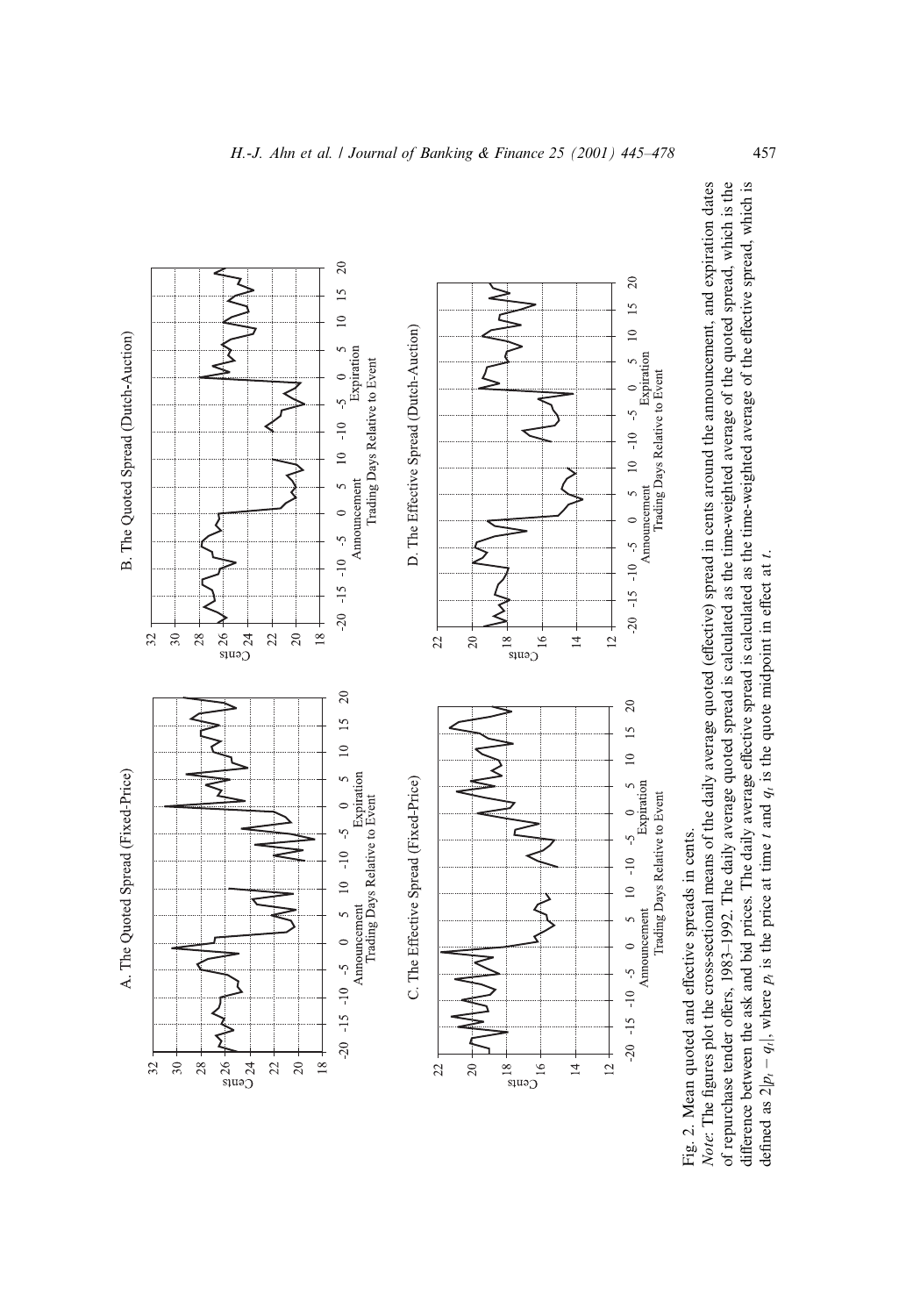|                                                 | Event period                             |                        |           |                       |
|-------------------------------------------------|------------------------------------------|------------------------|-----------|-----------------------|
|                                                 | Pre-offer period                         | Offer period           |           | Post-offer period     |
|                                                 | $(ad - 25 \text{ to } ad - 1)$           | $(ad + 1$ to $ed - 1)$ |           | $(ed + 1 to ed + 25)$ |
| Panel A. Fixed-price offers <sup>b</sup>        |                                          |                        |           |                       |
| Mean                                            | 25.94                                    | 20.93                  |           | (25.91)               |
| (S.E.)                                          | (2.18)                                   | (0.86)                 |           | (2.16)                |
|                                                 |                                          | $t$ -Test              | Sign test | % Positive            |
|                                                 | $H_0$ : Pre-offer spread = Offer spread  | 0.000                  | 0.000     | 6%                    |
|                                                 | $H_0$ : Offer spread = Post-offer spread | 0.000                  | 0.000     | 81%                   |
| $H_0$ : Pre-offer spread = Post-offer<br>spread |                                          | 0.982                  | 0.999     | 54%                   |
| Panel B. Dutch-auction offers <sup>b</sup>      |                                          |                        |           |                       |
| Mean                                            | 26.50                                    | 20.73                  |           | 25.56                 |
| (S.E.)                                          | (1.55)                                   | (1.22)                 |           | (1.67)                |
|                                                 |                                          | $t$ -Test              | Sign test | % Positive            |
|                                                 | $H_0$ : Pre-offer spread = Offer spread  | 0.000                  | 0.000     | $4\%$                 |
| $H_0$ : Offer spread = Post-offer spread        |                                          | 0.000                  | 0.000     | 90%                   |
| $H_0$ : Pre-offer spread = Post-offer<br>spread |                                          | 0.140                  | 0.237     | 40%                   |

#### Table 4

The quoted spread in cents around repurchase tender offers<sup>a</sup>

<sup>a</sup>The quoted spread in cents is calculated as the difference between the ask and bid prices. The offer period is from the day subsequent to the offer announcement date  $(ad)$  to the day prior to the expiration date  $(ed)$ . The pre-offer and post-offer periods are defined as 25 trading days prior to the announcement date and 25 trading days subsequent to the expiration date, respectively.

 $<sup>b</sup>$  Tests of the null hypothesis that there is no difference in quoted spreads between the periods; p-</sup> values are reported.

the offer to post-offer period. The test results between the pre- and post-offer spreads show that, in general, there is no statistically significant difference in the average (and median) spread between the two periods.

Besides quoted spread, we examine the percentage spread. It is calculated similarly as quoted spread, except that we replace quoted spread in Eq. (2) by quoted spread divided by the quote midpoint. The results for the percentage spread, which are reported in Table 5, are consistent with those for the quoted spread. For example, for fixed-price offers, the spreads are  $1.18\%$ ,  $1.01\%$  and  $1.21\%$ , respectively, during the pre-offer, offer, and post-offer periods. The increase in the percentage spread is  $14\%$  from the pre-offer to offer periods, while the decrease is  $20\%$  from the offer to post-offer periods. Again,  $t$ -tests and sign tests reject the equality of the percentage spread between the pre-offer and offer periods, and between the offer and post-offer periods at  $1\%$  level. Collectively, the pattern of temporary reduction in the spread during the offer period is consistent with the explanation that repurchase tender offers induce a temporary increase in competition for the market maker.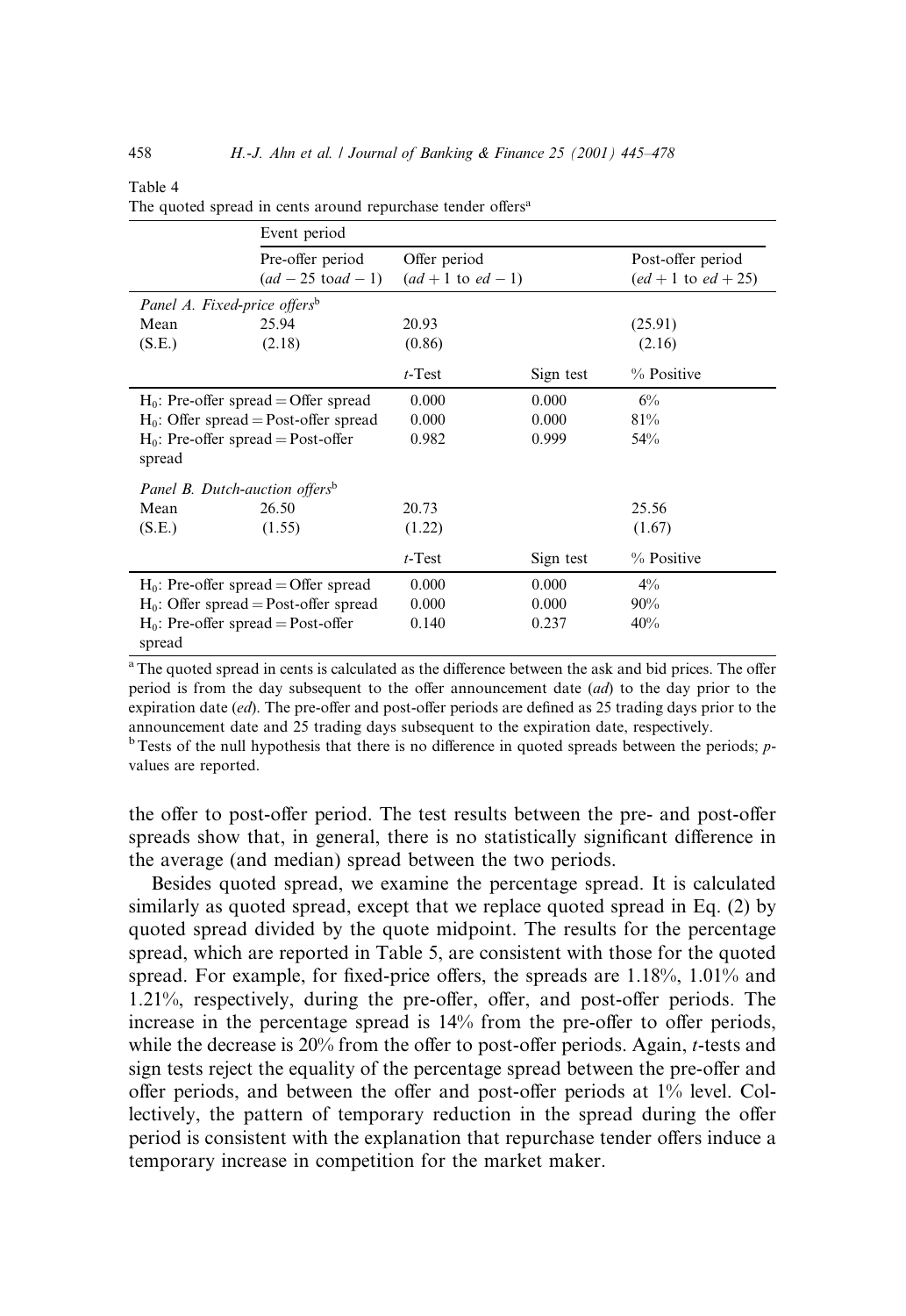| anie |  |
|------|--|
|------|--|

|                                                 | Event period                             |                        |           |                         |
|-------------------------------------------------|------------------------------------------|------------------------|-----------|-------------------------|
|                                                 | Pre-offer period                         | Offer period           |           | Post-offer period       |
|                                                 | $(ad - 25$ to $ad - 1)$                  | $(ad + 1$ to $ed - 1)$ |           | $(ed + 1$ to $ed + 25)$ |
| Panel A. Fixed-price offers <sup>b</sup>        |                                          |                        |           |                         |
| Mean                                            | 1.18                                     | 1.01                   |           | 1.21                    |
| (S.E.)                                          | (0.16)                                   | (0.14)                 |           | (0.16)                  |
|                                                 |                                          | $t$ -Test              | Sign test | % Positive              |
|                                                 | $H_0$ : Pre-offer spread = Offer spread  | 0.000                  | 0.000     | $4\%$                   |
|                                                 | $H_0$ : Offer spread = Post-offer spread | 0.000                  | 0.000     | 88%                     |
| $H_0$ : Pre-offer spread = Post-offer<br>spread |                                          | 0.313                  | 0.148     | 37%                     |
| Panel B. Dutch-auction offers <sup>b</sup>      |                                          |                        |           |                         |
| Mean                                            | 0.94                                     | 0.72                   |           | 0.87                    |
| (S.E.)                                          | (0.10)                                   | (0.08)                 |           | (0.09)                  |
|                                                 |                                          | $t$ -Test              | Sign test | % Positive              |
|                                                 | $H_0$ : Pre-offer spread = Offer spread  | 0.000                  | 0.000     | $2\%$                   |
| $H_0$ : Offer spread = Post-offer spread        |                                          | 0.000                  | 0.000     | 88%                     |
| $H_0$ : Pre-offer spread = Post-offer<br>spread |                                          | 0.120                  | 0.064     | 18%                     |

|  |  | The percentage quoted spread around repurchase tender offers <sup>a</sup> |  |
|--|--|---------------------------------------------------------------------------|--|
|  |  |                                                                           |  |

<sup>a</sup>The percentage quoted spread is calculated as the difference between the ask and bid prices as a percentage of the quote midpoint. The offer period is from the day subsequent to the offer announcement date  $(ad)$  to the day prior to the expiration date  $(ed)$ . The pre-offer and post-offer periods are defined as 25 trading days prior to the announcement date and 25 trading days subsequent to the expiration date, respectively.

 $b$ Tests of the null hypothesis that there is no difference in % spreads between the periods; *p*-values are reported.

# 5.3. Effective spread

In many cases, quoted prices do not match the prices at which trades actually execute. Many studies, including Blume and Goldstein, (1992), Lee and Ready (1991), and McInish and Wood (1995), document that a significant portion of transactions execute within the posted bid and ask prices. Thus, the effective spread, which incorporates the possibility of trades executing between the bid and ask prices, is a better measure of actual transaction costs paid by investors than the quoted spread. We define the effective spread for a roundtrip trade as

$$
ES = 2|p_t - q_t|,
$$
\n(3)

where  $p_t$  is the transaction price at time t, and  $q_t$  the midpoint of bid and ask quotes in effect at  $t$ . Since trades are often reported with a lag (see Lee and Ready, 1991), we use quotes posted at least five seconds prior to the trade.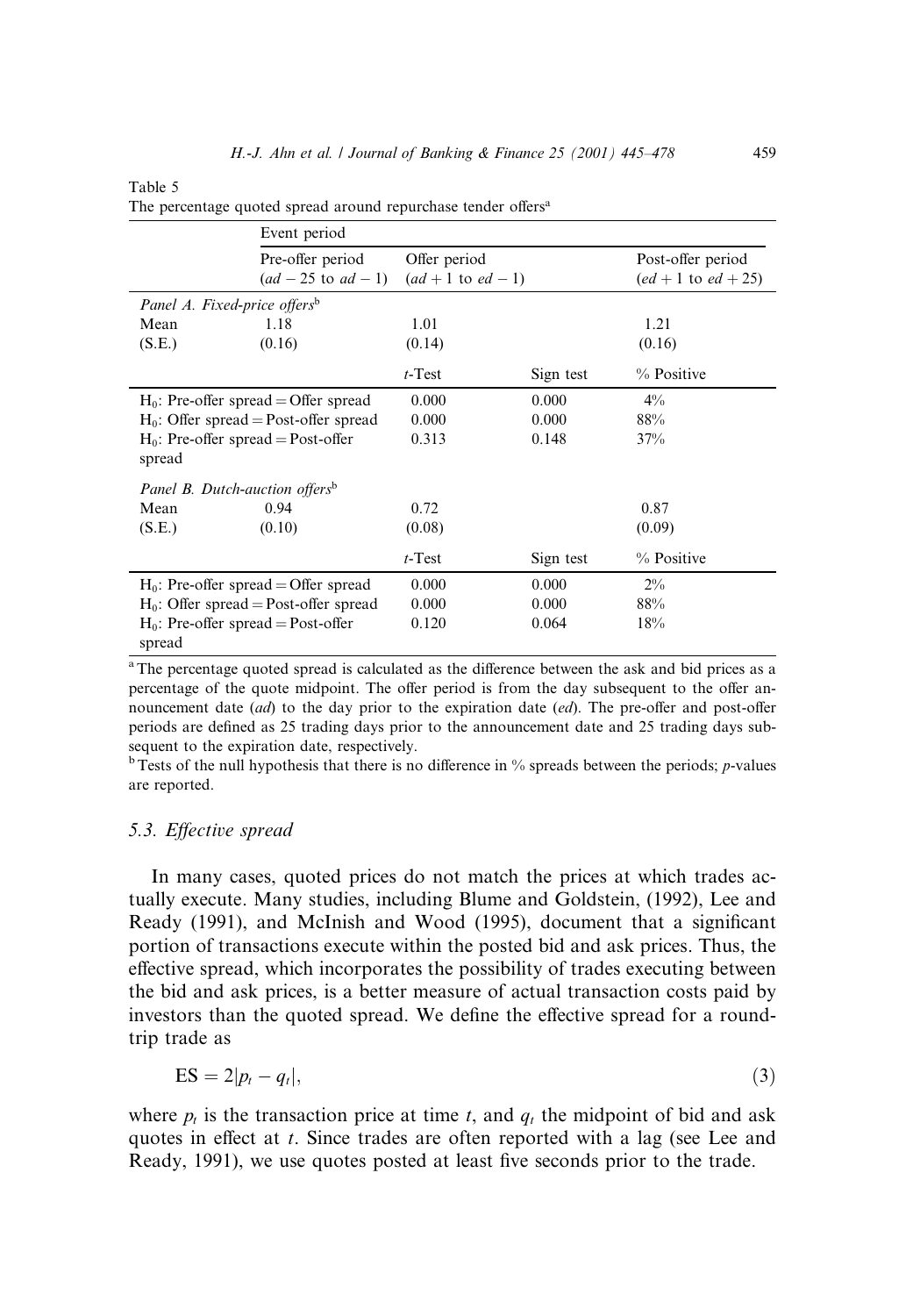Panels C and D of Fig.  $2$  plot the cross-sectional means of the effective spread. The effective spread shows a similar pattern to that of the quoted spread. Table 6 presents the average effective spread around repurchase tender offers. Before the announcement of the offer, the average effective spread is 19.5 cents for fixed-price offers and 18.5 cents for Dutch-auction offers. Following the offer announcement, the effective spread falls by  $3.5-16.0$  cents for fixedprice offers (an  $18\%$  decrease) and by 3.8 $-14.7$  cents for Dutch-auction offers (a  $21\%$  decrease). Subsequent to the offer expiration, the effective spread bounces back to its pre-offer level. It increases by  $3.4-19.4$  cents for fixed-price and by 3.6–19.4 cents for Dutch-auction offers. From the pre-offer to offer periods, the change in effective spread is positive for  $15\%$  ( $13\%$ ) of firms conducting the fixed-price (Dutch-auction) offers. In contrast, from the offer to post-offer periods, the fraction of firms with positive spread change is as high as  $83\%$  $(76%)$ . Both the *t*-test and the sign test show that the changes in the effective spread from the pre-offer to offer periods and from the offer to post-offer pe-

Table 6

|  |  |  | The effective spread in cents around repurchase tender offers <sup>a</sup> |  |
|--|--|--|----------------------------------------------------------------------------|--|
|  |  |  |                                                                            |  |

|                                                 | Event period                             |                        |           |                       |
|-------------------------------------------------|------------------------------------------|------------------------|-----------|-----------------------|
|                                                 | Pre-offer period                         | Offer period           |           | Post-offer period     |
|                                                 | $(ad - 25$ to $ad - 1)$                  | $(ad + 1$ to $ed - 1)$ |           | $(ed + 1 to ed + 25)$ |
| Panel A. Fixed-price offers <sup>b</sup>        |                                          |                        |           |                       |
| Mean                                            | 19.53                                    | 16.02                  |           | 19.44                 |
| (S.E.)                                          | (1.94)                                   | (1.24)                 |           | (1.49)                |
|                                                 |                                          | $t$ -Test              | Sign test | % Positive            |
|                                                 | $H_0$ : Pre-offer spread = Offer spread  | 0.003                  | 0.000     | 15%                   |
| $H_0$ : Offer spread = Post-offer spread        |                                          | 0.000                  | 0.000     | 83%                   |
| $H_0$ : Pre-offer spread = Post-offer<br>spread |                                          | 0.948                  | 0.999     | 49%                   |
| Panel B. Dutch-auction offers <sup>b</sup>      |                                          |                        |           |                       |
| Mean                                            | 18.47                                    | 14.73                  |           | 18.29                 |
| (S.E.)                                          | (1.20)                                   | (0.93)                 |           | (1.31)                |
|                                                 |                                          | $t$ -Test              | Sign test | % Positive            |
|                                                 | $H_0$ : Pre-offer spread = Offer spread  | 0.000                  | 0.000     | 13%                   |
|                                                 | $H_0$ : Offer spread = Post-offer spread | 0.000                  | 0.000     | 76%                   |
| $H_0$ : Pre-offer spread = Post-offer<br>spread |                                          | 0.764                  | 0.135     | 36%                   |

<sup>a</sup>The effective spread in cents is calculated as  $2|p_t - q_t|$ , where  $p_t$  is the price at time t and  $q_t$  is the midpoint of bid and ask quotes in effect at  $t$ . The offer period is from the day subsequent to the offer announcement date  $(ad)$  to the day prior to the expiration date  $(ed)$ . The pre-offer and post-offer periods are defined as 25 trading days prior to the announcement date and 25 trading days subsequent to the expiration date, respectively.

 $b$ <sup>b</sup> Tests of the null hypothesis that there is no difference in effective spreads between the periods; *p*values are reported.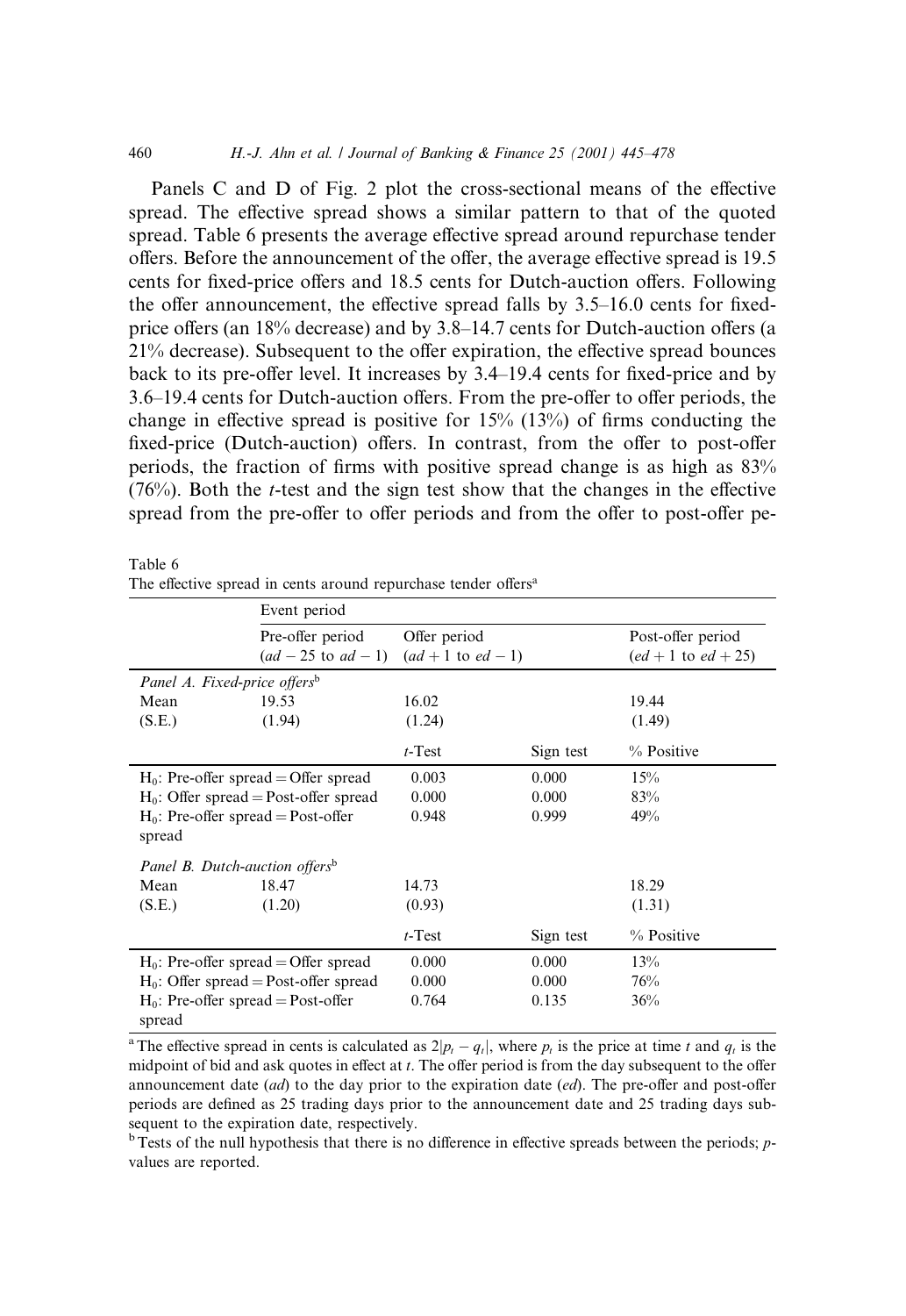riods are significant, with *p*-values less than 0.01 for both types of offers. The reduction in the effective spread is also economically significant in that on average, investors pay approximately 3.5 cents less per share during the repurchase offer period. Further, Table 6 shows that the post-offer effective spread is not significantly different from the pre-offer effective spread for both types of offers.

As seen from Table 7, the above results hold true when the percentage effective spread is used in the analysis. Take the Dutch-auction offers as an example. The percentage effective spread is  $0.82\%$  during the pre-offer period, and 0.68% during the offer period (a  $17\%$  decrease). It then increases to 0.78% during the post-offer period (a  $15\%$  increase from the offer period). Therefore, after controlling for the price change from the pre-offer (or, the offer) to the offer (or the post-offer) periods, the percentage effective spread shows a pattern consistent with that of the effective spread.

|                                                 | Event period                                |                                        |           |                                            |
|-------------------------------------------------|---------------------------------------------|----------------------------------------|-----------|--------------------------------------------|
|                                                 | Pre-offer period<br>$(ad - 25$ to $ad - 1)$ | Offer period<br>$(ad + 1$ to $ed - 1)$ |           | Post-offer period<br>$(ed + 1 to ed + 25)$ |
|                                                 | Panel A. Fixed-price offers <sup>b</sup>    |                                        |           |                                            |
| Mean                                            | 1.05                                        | 0.95                                   |           | 1.12                                       |
| (S.E.)                                          | (0.16)                                      | (0.17)                                 |           | (0.19)                                     |
|                                                 |                                             | $t$ -Test                              | Sign test | % Positive                                 |
|                                                 | $H_0$ : Pre-offer spread = Offer spread     | 0.073                                  | 0.000     | 11%                                        |
|                                                 | $H_0$ : Offer spread = Post-offer spread    | 0.056                                  | 0.000     | 83%                                        |
| $H_0$ : Pre-offer spread = Post-offer<br>spread |                                             | 0.431                                  | 0.635     | 29%                                        |
|                                                 | Panel B. Dutch-auction offers <sup>b</sup>  |                                        |           |                                            |
| Mean                                            | 0.82                                        | 0.68                                   |           | 0.78                                       |
| (S.E.)                                          | (0.14)                                      | (0.13)                                 |           | (0.14)                                     |
|                                                 |                                             | $t$ -Test                              | Sign test | % Positive                                 |
|                                                 | $H_0$ : Pre-offer spread = Offer spread     | 0.000                                  | 0.000     | $7\%$                                      |
|                                                 | $H_0$ : Offer spread = Post-offer spread    | 0.000                                  | 0.003     | 82%                                        |
| spread                                          | $H_0$ : Pre-offer spread = Post-offer       | 0.098                                  | 0.115     | 26%                                        |

Table 7 The percentage effective spread around repurchase tender offers<sup>a</sup>

<sup>a</sup>The percentage effective spread is calculated as  $2|p_t - q_t|/p_t \times 100$ , where  $p_t$  is the price at time t and  $q_t$  is the midpoint of bid and ask quotes in effect at t. The offer period is from the day subsequent to the offer announcement date  $(ad)$  to the day prior to the expiration date  $(ed)$ . The preoffer and post-offer periods are defined as 25 trading days prior to the announcement date and 25 trading days subsequent to the expiration date, respectively.

 $b$ <sup>b</sup> Tests of the null hypothesis that there is no difference in effective spreads between the periods; *p*values are reported.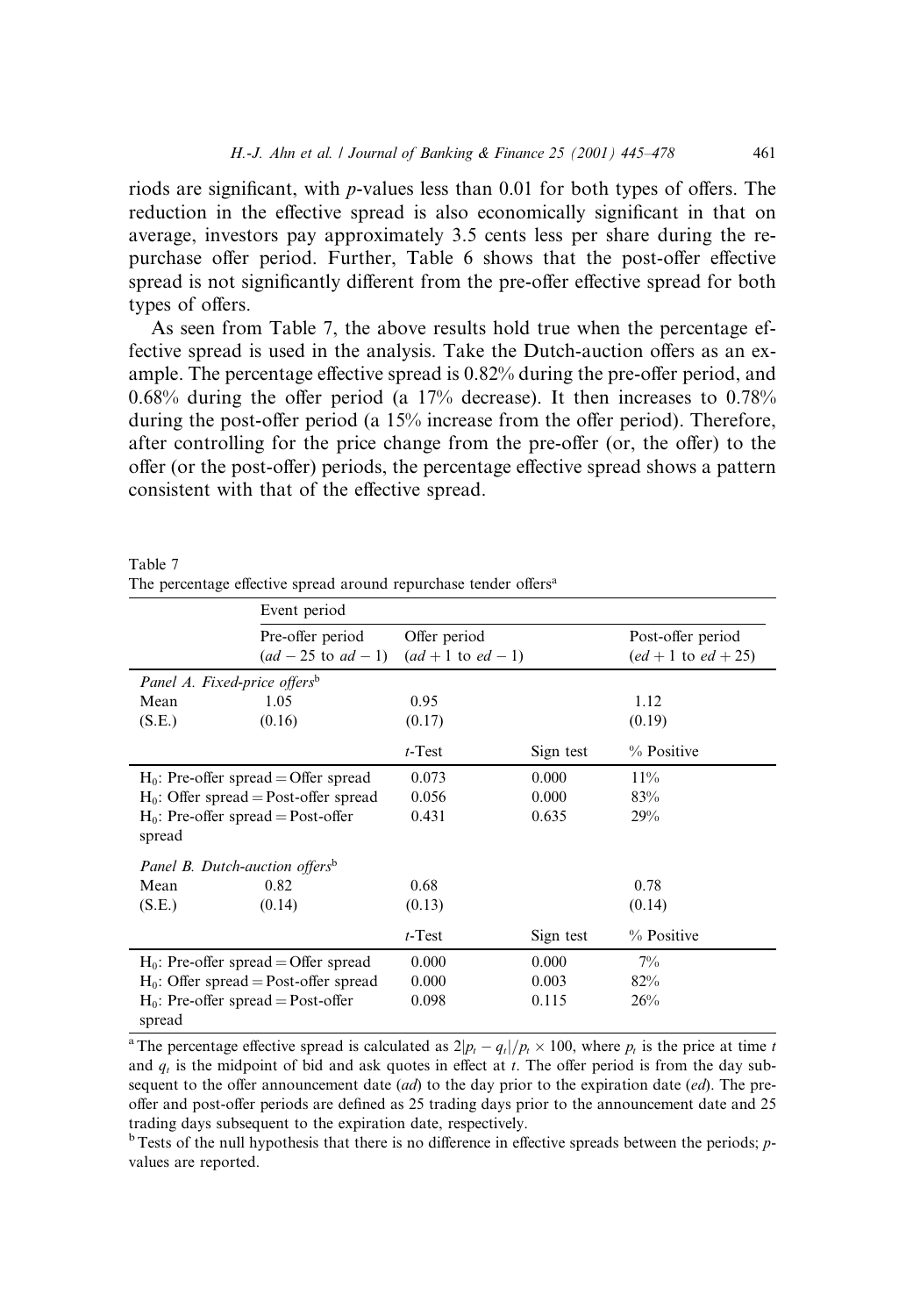The documented pattern of changes in the spread around tender offers contrasts with that for open-market repurchases. Barclay and Smith (1988) report an increase in the spread; while Miller and McConnell (1995) and Wiggins (1994) find no evidence of spread changes surrounding open-market repurchases. The difference in the two spread patterns can be explained by the different natures of the tender offers and open-market repurchases. As shown by Ikenberry et al. (1995), there is much less excitement around open-market repurchases, because the abnormal returns around the announcement are much lower than those around tender offers. Moreover, open-market repurchases are spread over a long time period and many firms end up buying much less shares than they initially sought. Therefore, arbitrageurs are less likely to be attracted to such opportunities.

#### 5.4. The impact of volatility changes on spreads

Having presented empirical evidence showing a significant decrease in the spread from the pre-offer to offer periods, and a significant increase in the spread from the offer to post-offer periods, we now devote our attention to an important question: Is the change in the spread related to volatility changes during event periods? If so, is the change in the spread still significant after controlling for the change in volatility?

Indeed, return volatility changes dramatically during event periods. Measured by daily return standard deviation, return volatility decreases from 0.019 to  $0.012$  from the pre-offer to offer periods, and then increases to  $0.018$  from the offer to post-offer periods for fixed-price offers. Both changes are significant at  $1\%$  level using the *t*-test and sign-test. Similar results hold for firms conducting Dutch-auction offers. Controlling for the change in return volatility, we reexamine the significance of the change in the spread by using regression analysis. In this exercise, the dependent variable is the change in percentage spread (and percentage effective spread), and the independent variable is the logarithmic difference in daily return standard deviation. We use the percentage spread in the regression to minimize the impact of price level on our results. The regression model is estimated separately for firms conducting fixed-price and Dutch-auction offers.

We report estimation results in Table 8. The coefficient for the logarithmic difference in daily volatility is positive and significant at  $5\%$  for six regressions (out of eight). Thus, larger the change in volatility, larger the decrease in the percentage spread is from the pre-offer to offer periods, and larger the increase in the percentage spread is from the offer to post-offer periods. The  $R^2$  ranges from  $0.08$  to  $0.23$ . Further, the coefficient for the constant is generally significant at 5%. Its sign is negative (positive) when the dependent variable is percentage spread change from the pre-offer to offer (the offer to post-offer) periods. Although the spread change strongly relates to the volatility change,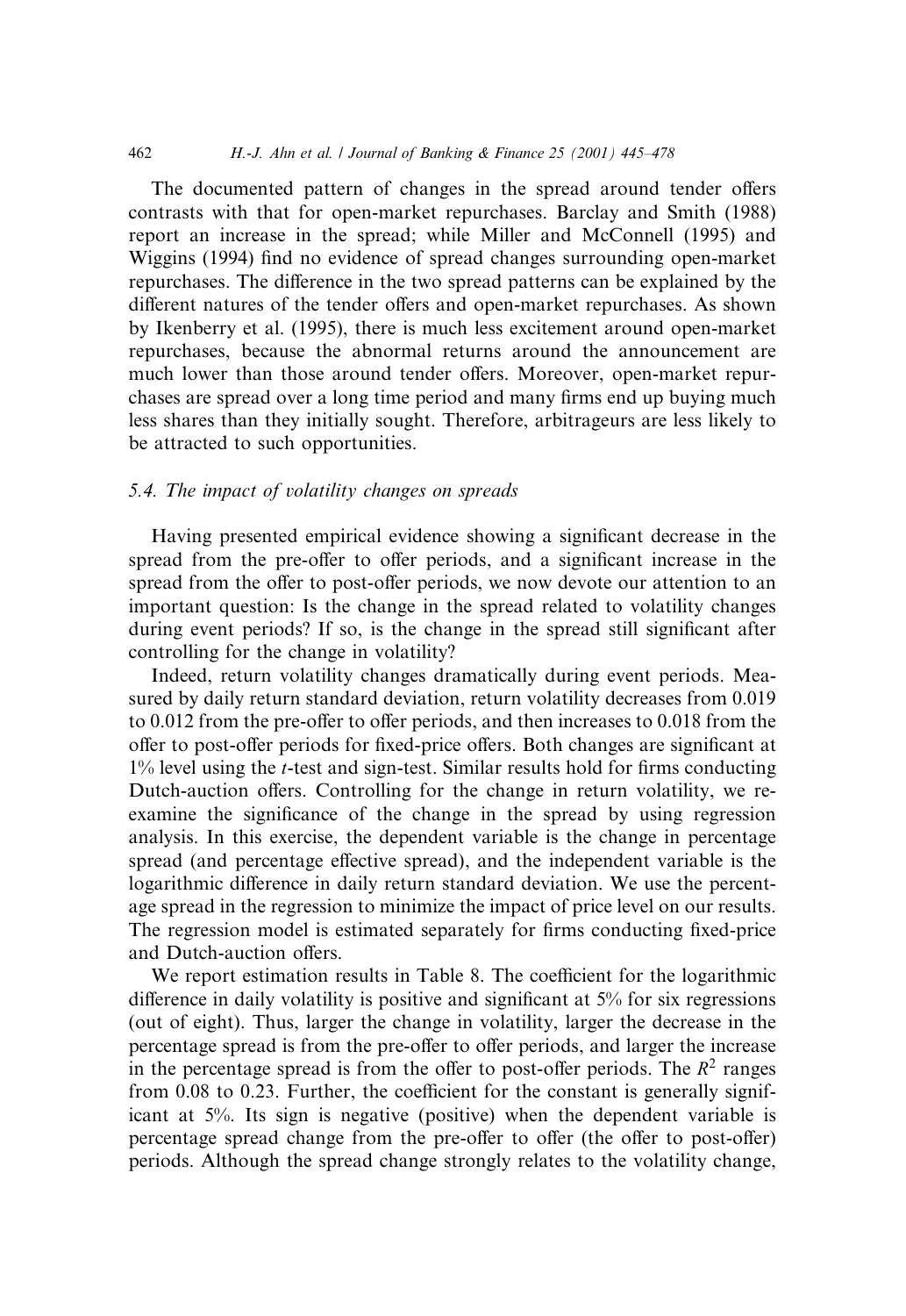Table 8

The cross-sectional regressions of changes in the percentage spread on changes in volatilitya

| Independent                               | Fixed price                         |                                        | Dutch auction                       |                                        |  |  |
|-------------------------------------------|-------------------------------------|----------------------------------------|-------------------------------------|----------------------------------------|--|--|
| variable                                  | Difference in $\%$<br>quoted spread | Difference in $\%$<br>effective spread | Difference in $\%$<br>quoted spread | Difference in $\%$<br>effective spread |  |  |
| Panel A. From pre-offer to offer periods  |                                     |                                        |                                     |                                        |  |  |
| Intercept                                 | $-0.14*$                            | $-0.09**$                              | $-0.14*$                            | $-0.07**$                              |  |  |
| Change in volatility                      | $0.17**$                            | $0.21**$                               | $0.25**$                            | $0.13**$                               |  |  |
| $R^2$                                     | 0.10                                | 0.13                                   | 0.17                                | 0.12                                   |  |  |
| Panel B. From offer to post-offer periods |                                     |                                        |                                     |                                        |  |  |
| Intercept                                 | $0.17*$                             | $0.16***$                              | $0.09*$                             | $0.06**$                               |  |  |
| Change in volatility                      | $0.11***$                           | $0.24***$                              | $0.13*$                             | $0.11**$                               |  |  |
| $R^2$                                     | 0.08                                | 0.10                                   | 0.23                                | 0.10                                   |  |  |

<sup>a</sup>This table reports the coefficients for regressions of changes in the percentage spreads on changes in volatility measured as log differences in the standard deviations of daily returns from the preoffer to offer periods and from the offer to post-offer periods for 65 fixed-price and 72 Dutchauction offers. The pre-offer and post-offer periods are defined as 25 trading days prior to the announcement date  $(ad)$  and 75 trading days subsequent to the expiration date  $(ed)$ , respectively. The offer period is from the day subsequent to the offer announcement date to the day prior to the expiration date.

\* Statistical significance at the 1%.<br>\*\* Statistical significance at the 5%.

\*\*\* Statistical significance at the  $10\%$ .

the decrease (or increase) in the spread is still significant after we control for the volatility change (see the estimated coefficient for the constant). Take the fixedprice offer as an example. When the dependent variable is the change in percentage quoted spread from the pre-offer to offer periods, the estimated constant is  $-0.14\%$ , which is significant but smaller than the 0.17% spread reduction reported in Table 5. For the percentage effective spread, the reduction is  $0.09\%$   $(0.20\%)$  from the pre-offer to offer periods after (before) controlling for volatility change. Collectively, our evidence supports the view that the spread change is associated with a simultaneous change in volatility during the event period, and that the spread change is still significant after controlling for the volatility change.

### 5.5. Components of the spread

So far we have demonstrated a significant change in the bid-ask spread during offer period, we now take a closer look at the components of the spread. <sup>18</sup> As is standard in the literature, the bid-ask spread can be decomposed into two components, the costs associated with information asymmetry

<sup>&</sup>lt;sup>18</sup> We are grateful to an anonymous referee who suggested this analysis.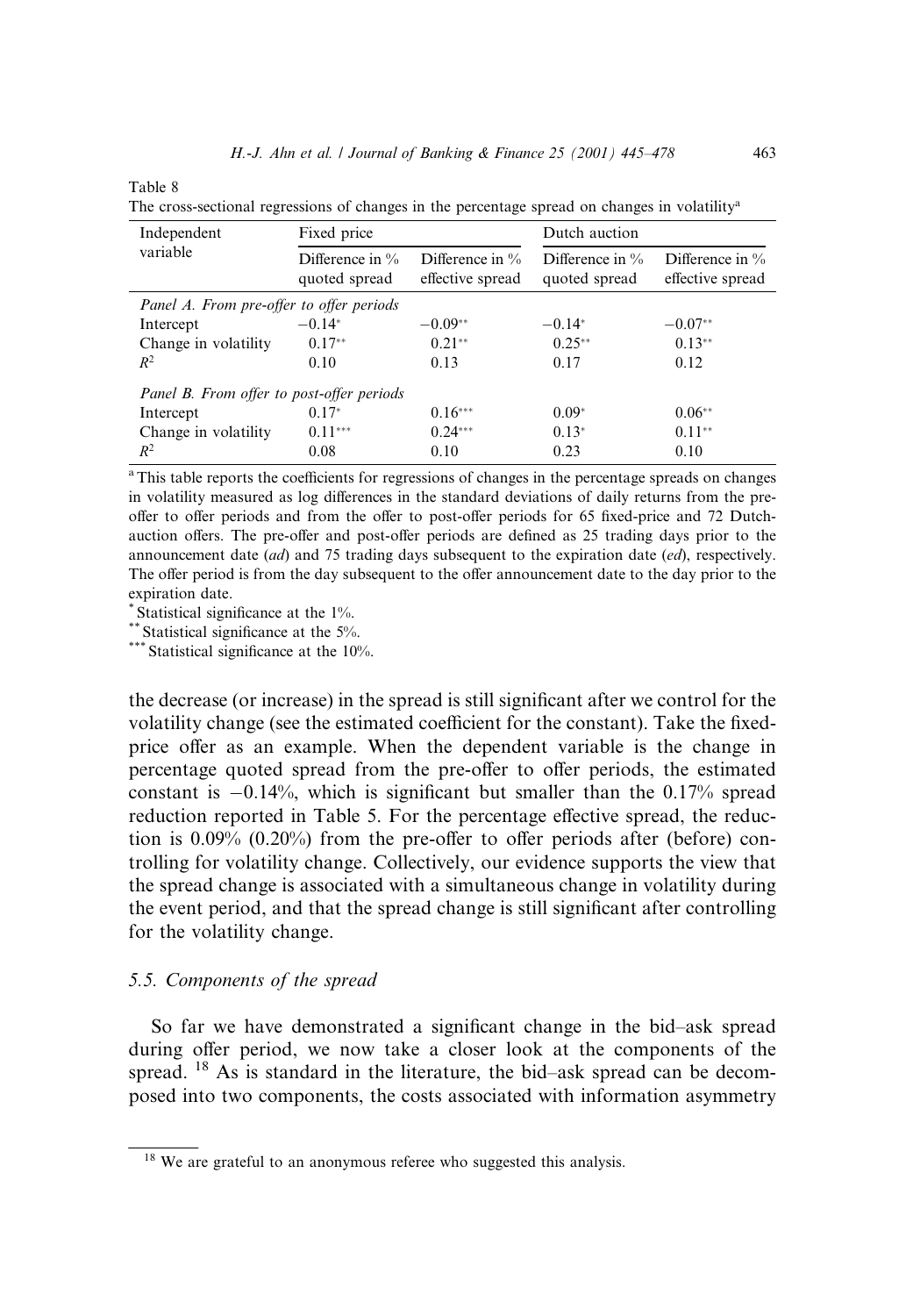(e.g., the adverse selection costs), and the costs charged by market makers (e.g., the order processing costs). The order processing costs include transaction costs, inventory costs, costs for bearing risk, and trading profit. We address three related questions in this subsection: (1) Is the reduction in the spread caused by the reduction in each component of the spread? (2) If both components of the spread decrease, which one experiences a larger reduction during the offer period? and  $(3)$  Is there any difference in the change of the adverse selection component between fixed-price and Dutch-auction offers?

Clearly, the offer period is unique in that large transactions at a known price (for fixed-price offers) or a nearly known price (for Dutch-auction offers) are anticipated. Thus, it is expected that the adverse selection costs will decline during the offer period. The order processing cost is predicted to decline, too, because of the increased competition in market making during the offer period. Further, since the purchase price is not known until the offer expiration, Dutch-auction offers expose tendering shareholders to greater uncertainty. Therefore, we hypothesize that the reduction in the adverse selection costs will be less for Dutch-auction offers than for fixed-price offers. Conversely, the greater uncertainty about the offer outcome under Dutch auctions can attract more risk arbitrageurs, who in turn help reduce the price uncertainties and mitigate the adverse selection problem during the offer period. Therefore, it is an open empirical question of which type of offer experiences a greater reduction in the adverse selection costs. We begin our discussion with a brief description of spread decomposition models, which we use to estimate components of the spread.

In recent microstructure literature, Glosten and Harris (1988) (GH), and Madhavan et al. (1997) (MRR), among many others, have developed structure models for the transaction price and bid-ask quotes. These models share a similar structure of the price dynamics and the decomposition of the spreads. The difference between these models are in the assumptions about order flow. The GH model assumes that order flow is serially uncorrelated and thus information contained in the previous trade does not affect the following transaction. The MRR model extends the GH model by considering correlated order flows. Both models produce estimates of order processing costs and adverse selection costs. We choose the GH model for the primary analysis. The estimation results from the MRR model are qualitatively similar to those from the GH model, and are available upon request.

In the GH model, a process of the expected value of the stock price and a process of the bid and ask prices are jointly specified. Consider the price and bid-ask quote generating process for one stock. Let  $I_t$  denote a trade indicator where  $I_t = 1$  if the trade at t is buyer-initiated,  $-1$  if seller-initiated, and 0 if both buyer- and seller-initiated. Further, let  $\mu_t$  be the post-trade expectation of the value of the stock conditional on public information and the trade initiation variable  $I_t$ . The innovation in beliefs between  $t - 1$  and t due to new public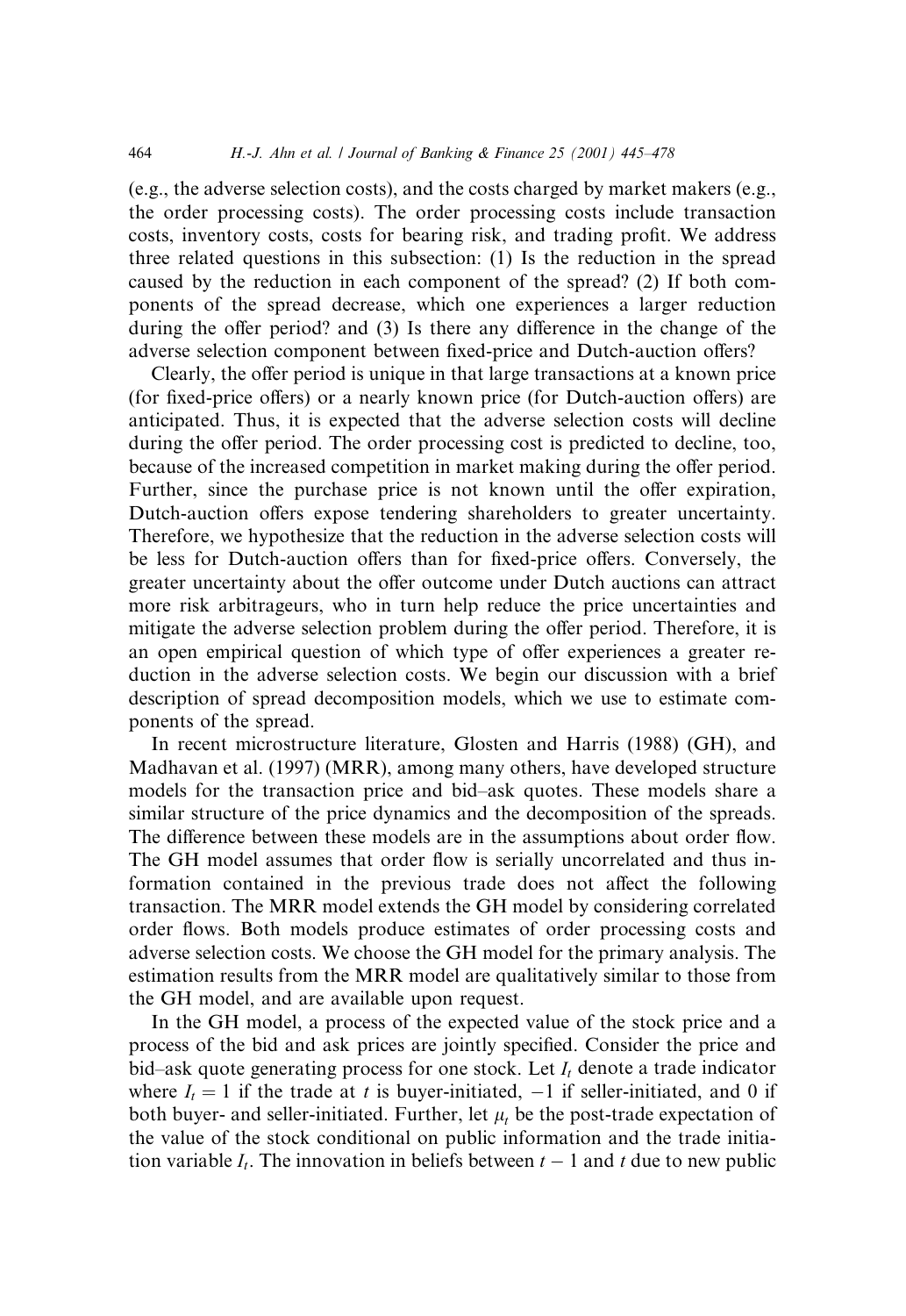information is  $\epsilon_t$ . Let  $p_t^a$  and  $p_t^b$  be the market maker's ask and bid prices at t conditional on the trade initiation variable at  $t$ . The model with unitary volume is

$$
\mu_t = \mu_{t-1} + \theta I_t + \epsilon_t, \tag{4}
$$

$$
p_t^a = \mu_t + \phi \quad \text{if } I_t = 1,\tag{5}
$$

$$
p_t^b = \mu_t - \phi \quad \text{if } I_t = -1,\tag{6}
$$

where  $\theta$  measures the adverse selection cost per share, and  $\phi$  is the order processing cost per share. We assume that a trade is executed at the middle of the bid and ask if it is not executed at the bid or ask price. The price generating process is given as follows:

$$
p_t = \mu_{t-1} + \theta I_t + \phi I_t + \epsilon_t. \tag{7}
$$

Then, the change in the price can be written as

$$
p_t - p_{t-1} = -\phi I_{t-1} + (\phi + \theta)I_t + \epsilon_t.
$$
\n(8)

We estimate components of the spread,  $\theta$  and  $\phi$ , by using the regression. <sup>19</sup> The estimation is done for each firm and for each period (i.e., the pre-offer, offer, or post-offer period). The cross-sectional averages of the cost components of the spread are reported in Table 9. According to Panels A and B of Table 9, for both fixed-price and Dutch-auction offers, there is a significant decrease in the adverse selection and order processing costs from the pre-offer to offer periods, and a significant increase in both costs from the offer to post-offer periods. For the fixed-price offers, for example, the adverse selection costs are, on average,  $1.76$ ,  $0.79$ , and  $1.92$  cents per share, respectively, for the pre-, offer, and postoffer periods. <sup>20</sup> For  $\phi$ , the order processing costs, the averages are 7.06, 6.53 and 7.75 cents per share, respectively, for the three periods. This result is consistent with the view that the adverse selection costs should decline during the offer period because of the reduction in price uncertainty  $-$  the offering price is known for fixed-price offers or nearly known for Dutch-auction offers. Our result also suggests that the competition in market making is intensified during the offer period. As a result, the order processing costs charged by market makers decrease. Although both components of the spread change dramatically during the offer period, the decrease in the adverse selection costs, in percentage term, is far more pronounced than that in the order processing costs is.

<sup>&</sup>lt;sup>19</sup> The parameters  $\theta$  and  $\phi$  can also be estimated by using the generalized method of moments (GMM). The estimated parameters from the GMM are the same as those from the regression, but the estimated standard errors are different.<br><sup>20</sup> The corresponding estimates from the MRR model are 1.38, 0.61, and 1.55 cents per share,

respectively.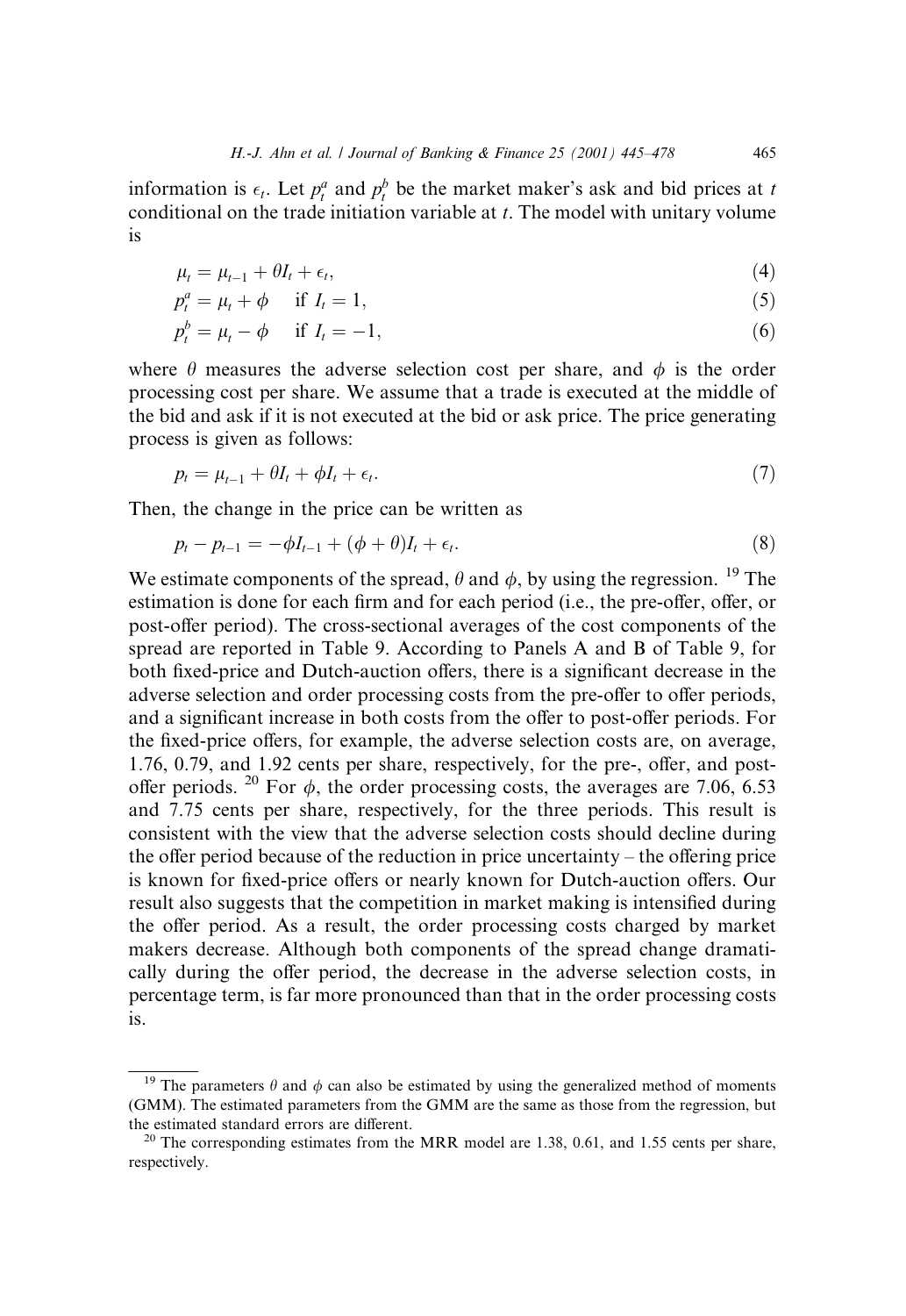| The cost components of the spread around repurchase tender offers <sup>a</sup>                                                                                                   |                               |               |                                                                           |                            |               |                                                                           |
|----------------------------------------------------------------------------------------------------------------------------------------------------------------------------------|-------------------------------|---------------|---------------------------------------------------------------------------|----------------------------|---------------|---------------------------------------------------------------------------|
| Period                                                                                                                                                                           | $\theta$ (cent)               |               | p-Value from Wilcoxon<br>two-sample test                                  | $\phi$ (cent)              |               | p-Value from Wilco-<br>xon two-sample test                                |
|                                                                                                                                                                                  | Fixed price                   | Dutch auction | $(H_0: \theta_{\text{Fixed}} = \theta_{\text{Dutch}})$                    | Fixed price                | Dutch auction | (H <sub>0</sub> : $\phi_{\text{Fixed}} = \phi_{\text{Dutch}}$ )           |
| Panel A. Adverse selection cost( $\theta$ ) and order processing cost( $\phi$ ) of the spread                                                                                    |                               |               |                                                                           |                            |               |                                                                           |
| Pre-offer                                                                                                                                                                        | 1.76                          | 2.05          | 0.698                                                                     | 7.06                       | 7.51          | 0.212                                                                     |
| Offer                                                                                                                                                                            | 0.79                          | 0.83          | 0.659                                                                     | 6.53                       | 6.72          | 0.326                                                                     |
| Post-offer                                                                                                                                                                       | 1.92                          | 1.69          | 0.337                                                                     | 7.75                       | 7.50          | 0.740                                                                     |
|                                                                                                                                                                                  | Change in $\theta$ 's (cents) |               | p-Value from Wilcoxon                                                     | Change in $\phi$ 's (cent) |               | p-Value from Wilco-                                                       |
|                                                                                                                                                                                  | Fixed price                   | Dutch auction | $(H_0: \theta_{\text{Fixed}} = \theta_{\text{Dutch}})$<br>two-sample test | Fixed price                | Dutch auction | xon two-sample test<br>$(H_0: \phi_{\text{Fixed}} = \phi_{\text{Dutch}})$ |
| Panel B. Changes in cost components of the spread                                                                                                                                |                               |               |                                                                           |                            |               |                                                                           |
| Pre-offer to offer                                                                                                                                                               | $-0.97*$                      | $-1.22*$      | 0.985                                                                     | $-0.53*$                   | $-0.79*$      | 0.227                                                                     |
| Offer to post-offer                                                                                                                                                              | $1.13*$                       | $0.86^\ast$   | 0.454                                                                     | $1.22*$                    | $0.78*$       | 0.723                                                                     |
| Pre-offer to post-offer                                                                                                                                                          | 0.16                          | $-0.36***$    | 0.322                                                                     | 0.69                       | $-0.01$       | 0.448                                                                     |
| <sup>a</sup> The adverse selection cost( $\theta$ ) and the order processing cost( $\phi$ ) in cents are estimated using the Glosten and Harris, 1988 model, separately for each |                               |               |                                                                           |                            |               |                                                                           |
| offer type and for each period. The offer period is from the day subsequent to the offer announcement date $(ad)$ to the day prior to the expiration date                        |                               |               |                                                                           |                            |               |                                                                           |
| (ed). The pre-offer and post-offer periods are defined as 25 trading days prior to the announcement date and 25 trading days subsequent to the ex-                               |                               |               |                                                                           |                            |               |                                                                           |
| piration date, respectively. Panel A presents the cross-sectional means of the estimates of each cost component. Panel B presents the changes in the                             |                               |               |                                                                           |                            |               |                                                                           |
| estimates from one period to another.                                                                                                                                            |                               |               |                                                                           |                            |               |                                                                           |
| *Statistical significance at the 1% level, from the t-test of the null hypothesis that the mean change is 0.                                                                     |                               |               |                                                                           |                            |               |                                                                           |
| **** Statistical significance at the 10% level, from the t-test of the null hypothesis that the mean change is 0.                                                                |                               |               |                                                                           |                            |               |                                                                           |

Table 9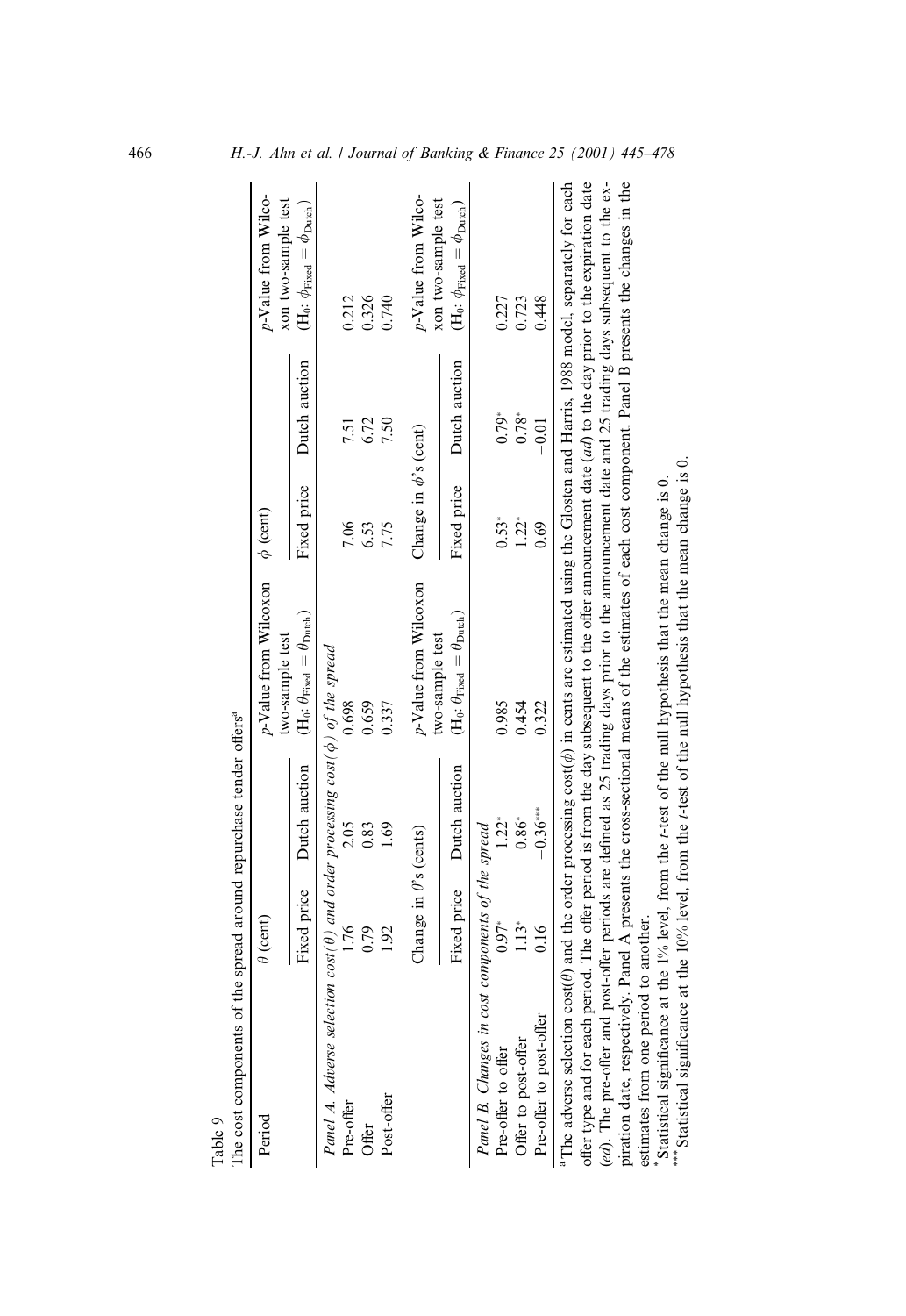Another interesting comparison is the difference in the adverse selection costs (and the change in the adverse selection costs) between firms conducting fixed-price and Dutch-auction offers. According to Table 9, the average adverse selection costs are 1.76 and 2.05 cents, respectively, for fixed-price and Dutchauction offers during the pre-offer period. This difference is, however, insignificant based on the Wilcoxon two-sample test. During the offer period, the adverse selection costs are 0.79 and 0.83 cents, respectively, for each type offers. While the adverse selection costs are slightly higher for Dutch auctions, this difference between the two types of offers is not significant. Finally, the difference in the change of the adverse selection costs from the pre-offer to offer periods is not statistically significant. Therefore, there is little evidence of more information asymmetry (or less reduction in information asymmetry) for Dutch-auction offers based on our sample firms. <sup>21</sup>

### 5.6. Trading volume

We now turn our discussion to trading volume. Table 10 presents the daily abnormal trading volume around repurchase offers. Following Lakonishok and Vermaelen (1990) and Bagwell (1992), we measure daily abnormal volume as the ratio of the number of shares traded on a given day to the average daily number of shares traded during the control period. The control period is de fined as trading days  $-50$  to  $-25$  relative to the offer announcement. We perform t-tests and sign tests for the null hypothesis that the volume ratio on any given trading day (or period) is not different from one. While the  $t$ -test is more powerful under the normality assumption, the nonparametric sign-test is more robust since the distribution of the ratio is skewed.

The mean and median volume ratios reported in Table 10 show that, prior to the repurchase announcement, trading volume is not qualitatively different from the normal period volume. On the announcement date, trading volume approaches  $688\%$  and  $585\%$  of the control-period volume for the fixed-price and Dutch-auction offers, respectively. This increase in volume is significant at the  $1\%$  level based on both the sign-test and the t-test. During the period between the offer announcement and its expiration, trading volume is about  $260\%$ of the control-period volume for both types of offers, and the increase is significant at the 1% level. The substantial increase in trading volume during the offer period suggests that traders are willing to sell their shares at a discount to risk arbitrageurs rather than to bear the risk associated with a post-offer drift in the market price. Recall that two offsetting factors affect trading volume during

<sup>&</sup>lt;sup>21</sup> As a caveat, it is worthwhile to point out that the comparison of  $\theta$  between the two types of offers is not perfect, since firms conducting fixed-price offers are not perfectly matched with firms conducting Dutch auctions.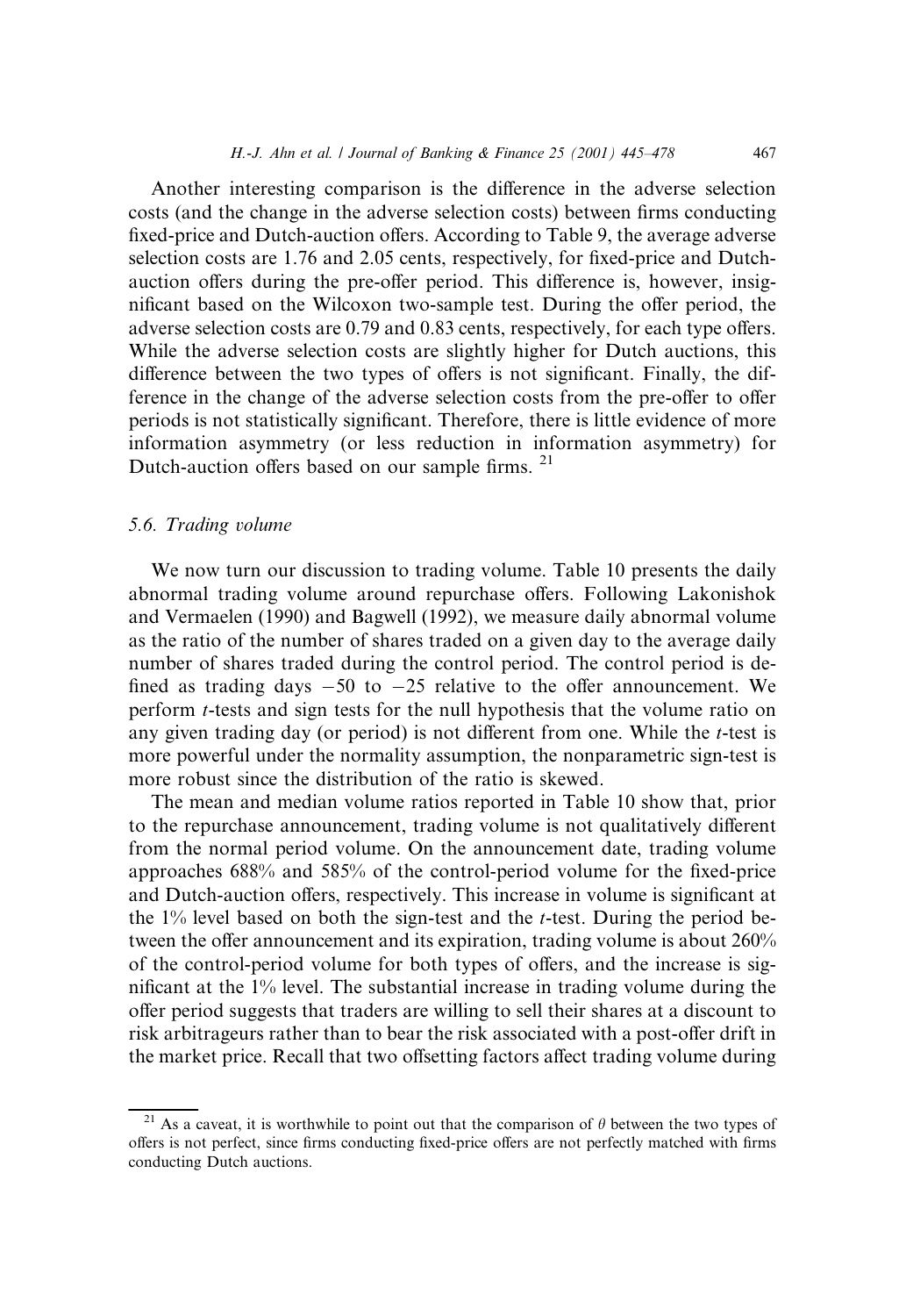| Table 10                             |  |  |
|--------------------------------------|--|--|
| Abnormal trading volume <sup>a</sup> |  |  |

|                               | Event period        |        |              |        |                      |
|-------------------------------|---------------------|--------|--------------|--------|----------------------|
|                               | Pre-offer<br>period |        | Offer period |        | Post-offer<br>period |
|                               | $(ad-25$ to         | ad     | $(ad+1$ to   | ed     | $(ed + 1 to + 25)$   |
|                               | $ad - 1$            |        | $ed-1$       |        |                      |
| Panel A. Fixed-price offers   |                     |        |              |        |                      |
| Mean                          | 1.17                | 6.88   | 2.62         | 1.21   | 0.87                 |
| Median                        | 0.93                | 3.57   | 1.66         | 0.8    | 0.77                 |
| $(p: t\text{-test})^b$        | (0.14)              | (0.00) | (0.00)       | (0.25) | (0.16)               |
| $[p: Sign$ test <sup>c</sup>  | [0.18]              | [0.00] | [0.00]       | [0.44] | [0.26]               |
| Panel B. Dutch-auction offers |                     |        |              |        |                      |
| Mean                          | 1.14                | 5.85   | 2.69         | 2.69   | 1.18                 |
| Median                        | 0.98                | 3.19   | 1.83         | 1.25   | 0.90                 |
| $(p: t\text{-test})^b$        | (0.15)              | (0.00) | (0.00)       | (0.00) | $-0.43$              |
| $[p: Sign$ test <sup>c</sup>  | [0.34]              | [0.00] | [0.00]       | [0.00] | [0.11]               |

<sup>a</sup>This table presents the ratios of average daily trading volume relative to normal trading volume, which is the average daily trading volume calculated from trading days  $-50$  to  $-25$  relative to the announcement dates of the tender-offer share repurchases. The pre-offer and post-offer periods are defined as 25 trading days prior to the announcement date  $(ad)$  and 25 trading days subsequent to the expiration date  $(ed)$ , respectively. The offer period is from the day subsequent to the offer announcement date to the day prior to the expiration date.

 $b$  p-Values are reported from the *t*-test of the null hypothesis that the average ratio is 1.

 $\epsilon_p$ -Values are reported from the sign-test of the null hypothesis that the medium ratio is 1.

the offer period: (1) Many shareholders sell their shares to risk arbitrageurs, which leads to an increase in trading volume; and (ii) the firm's repurchase activity effectively redirects part of the supply of shares to the primary market. The evidence reveals that the former factor dominates.

Finally, Table 10 shows that, for both types of offers, the post-offer-period trading volume is not different from that of the normal-period. This result is also consistent with the competing-market-maker hypothesis in that trading volume falls back to its normal level following the offer expiration because the intensified competition during the offer period disappears as the offer expires.

#### 5.7. Depths

Panels A and B of Fig. 3 illustrate the bid and ask depths around repurchase tender offers. While the pattern of changes in depths is conspicuous for the Dutch-auction offers, the fixed-price offers provide a somewhat noisy pattern. Nonetheless, Fig. 3 reveals a consistent pattern in depths: Depths rise following the announcement and fall subsequent to the expiration. Table 11 shows that the increase in depths around repurchase tender offers is statistically significant. For fixed-price offers, the average ask (bid) depth increases from 3036 to 5563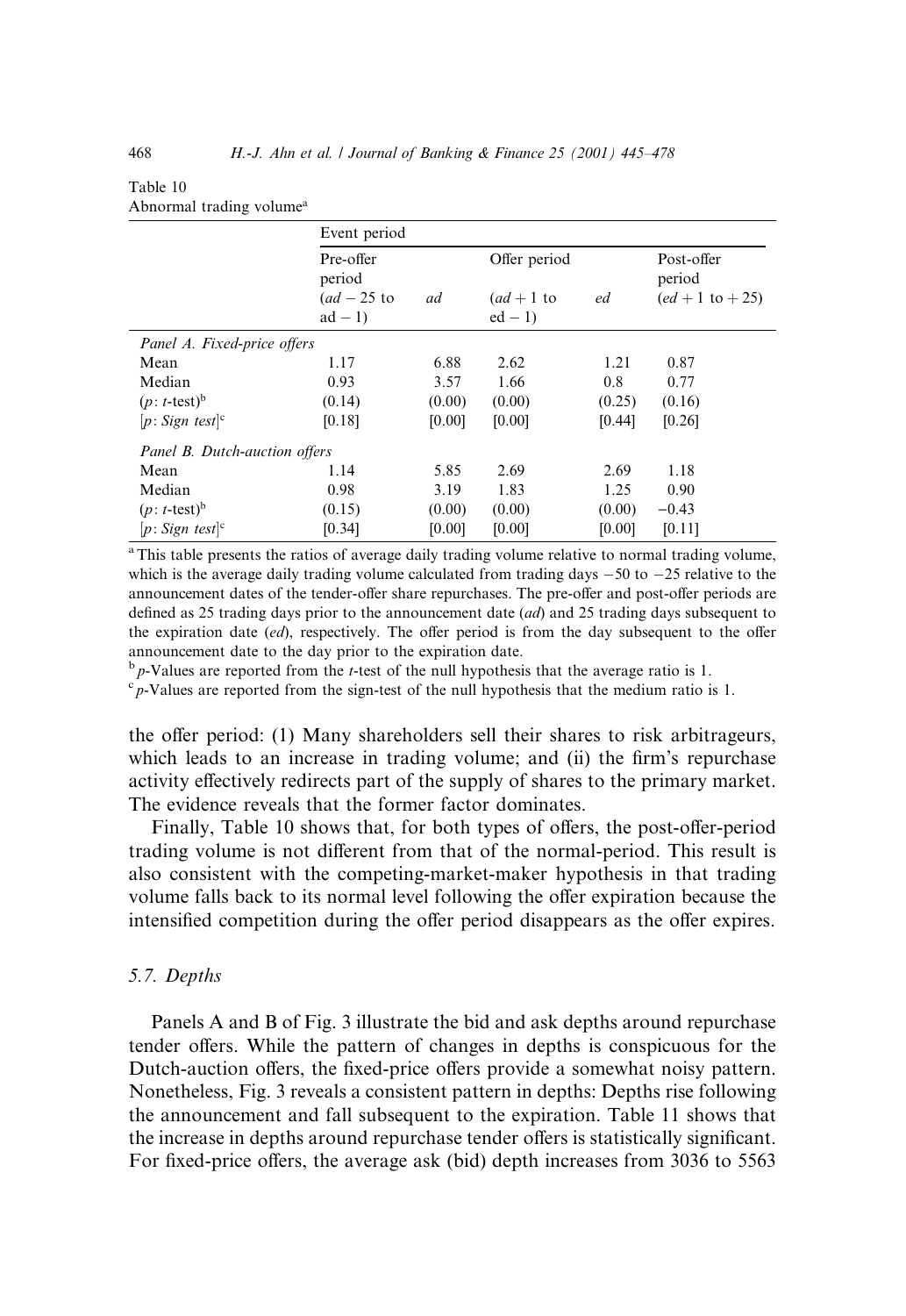

Fig. 3. Average depth.

*Note*: The figures plot the average ask and bid depths around the share repurchase tender offers conducted from 1983 to 1992 (65 fixed-price and 72 Dutch-auction offers).

shares (from 2606 to 7929 shares), or an  $83\%$  (204%) increase from the pre-offer to offer period. For Dutch auctions, the average ask (bid) depth increases from 2526 to 8936 shares (from 2903 to 13,753 shares), or a 250% (374%) from the pre-offer period to offer period. Two patterns are notable about the depth changes: Dutch auctions experience greater increases in depths than fixed-price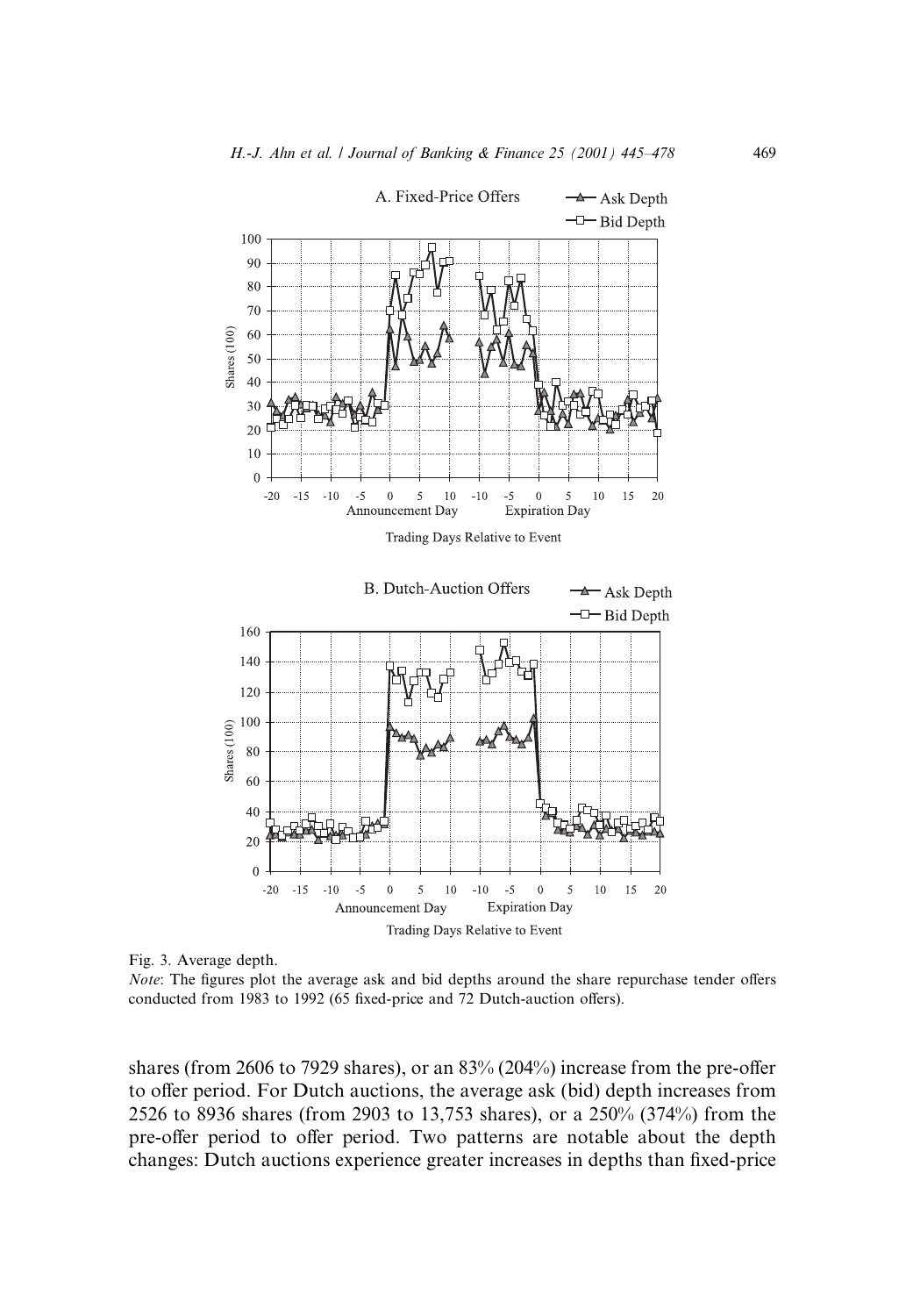| Event period                                    |        |                         |                        |           |                       |           |
|-------------------------------------------------|--------|-------------------------|------------------------|-----------|-----------------------|-----------|
|                                                 |        | Pre-offer<br>period     | Offer period           |           | Post-offer period     |           |
|                                                 |        | $(ad-25$ to<br>$ad - 1$ | $(ad + 1$ to $ed - 1)$ |           | $(ed + 1 to ed + 25)$ |           |
| Panel A. Fixed-price offers <sup>b</sup>        |        |                         |                        |           |                       |           |
| Ask                                             | Mean   | 30.36                   | 55.63                  |           | 25.27                 |           |
|                                                 | (S.E.) | (5.00)                  | (9.39)                 |           | (4.14)                |           |
| Bid                                             | Mean   | 28.06                   | 79.29                  |           | 28.08                 |           |
|                                                 | (S.E.) | (3.87)                  | (16.65)                |           | (6.35)                |           |
|                                                 |        |                         | Ask                    |           | Bid                   |           |
|                                                 |        |                         | $t$ -Test              | Sign test | $t$ -Test             | Sign test |
| $H_0$ : Pre-offer spread = Offer spread         |        |                         | 0.000                  | 0.000     | 0.000                 | 0.000     |
| $H_0$ : Offer spread = Post-offer spread        |        |                         | 0.000                  | 0.000     | 0.000                 | 0.000     |
| $H_0$ : Pre-offer spread = Post-offer<br>spread |        | 0.439                   | 0.292                  | 0.557     | 0.302                 |           |
| Panel B. Dutch-auction offers <sup>b</sup>      |        |                         |                        |           |                       |           |
| Ask                                             | Mean   | 25.26                   | 89.36                  |           | 29.39                 |           |
|                                                 | (S.E.) | (2.49)                  | (12.58)                |           | (3.20)                |           |
| Bid                                             | Mean   | 29.03                   | 137.53                 |           | 34.33                 |           |
|                                                 | (S.E.) | (3.08)                  | (18.01)                |           | (3.32)                |           |
|                                                 |        |                         | Ask                    |           | Bid                   |           |
|                                                 |        |                         | $t$ -Test              | Sign test | $t$ -Test             | Sign test |
| $H_0$ : Pre-offer spread = Offer spread         |        |                         | 0.000                  | 0.000     | 0.000                 | 0.000     |
| $H_0$ : Offer spread = Post-offer spread        |        |                         | 0.000                  | 0.000     | 0.000                 | 0.000     |
| $H_0$ : Pre-offer spread = Post-offer           |        |                         | 0.161                  | 0.222     | 0.101                 | 0.130     |
| spread                                          |        |                         |                        |           |                       |           |

#### Table 11 Depths around repurchase tender offers <sup>a</sup>

<sup>a</sup>The offer period is from the day subsequent to the offer announcement date  $(ad)$  to the day prior to the expiration date  $(ed)$ . The pre-offer and post-offer periods are defined as 25 trading days prior to the announcement date and 25 trading days subsequent to the expiration date, respectively. Both means and standard errors are in units of 100 shares.

 $b$ Tests of the null hypothesis that there is no difference in the logs of depths between the periods;  $p$ values are reported.

offers during the offer period; The depth increase is not uniform between the ask and bid. The increase in depth on the bid side is much more pronounced than that on the ask side, a finding that is consistent with the prediction of the competing-market-maker hypothesis that the abnormal increase in limit-buy orders placed by risk arbitrageurs thickens the bid-side depth.

The increase in depths subsequent to the offer announcement is consistent with the notion that depths move inversely with the spread (see Lee et al., 1993). The sizable increase in depths during the offer period and the reduction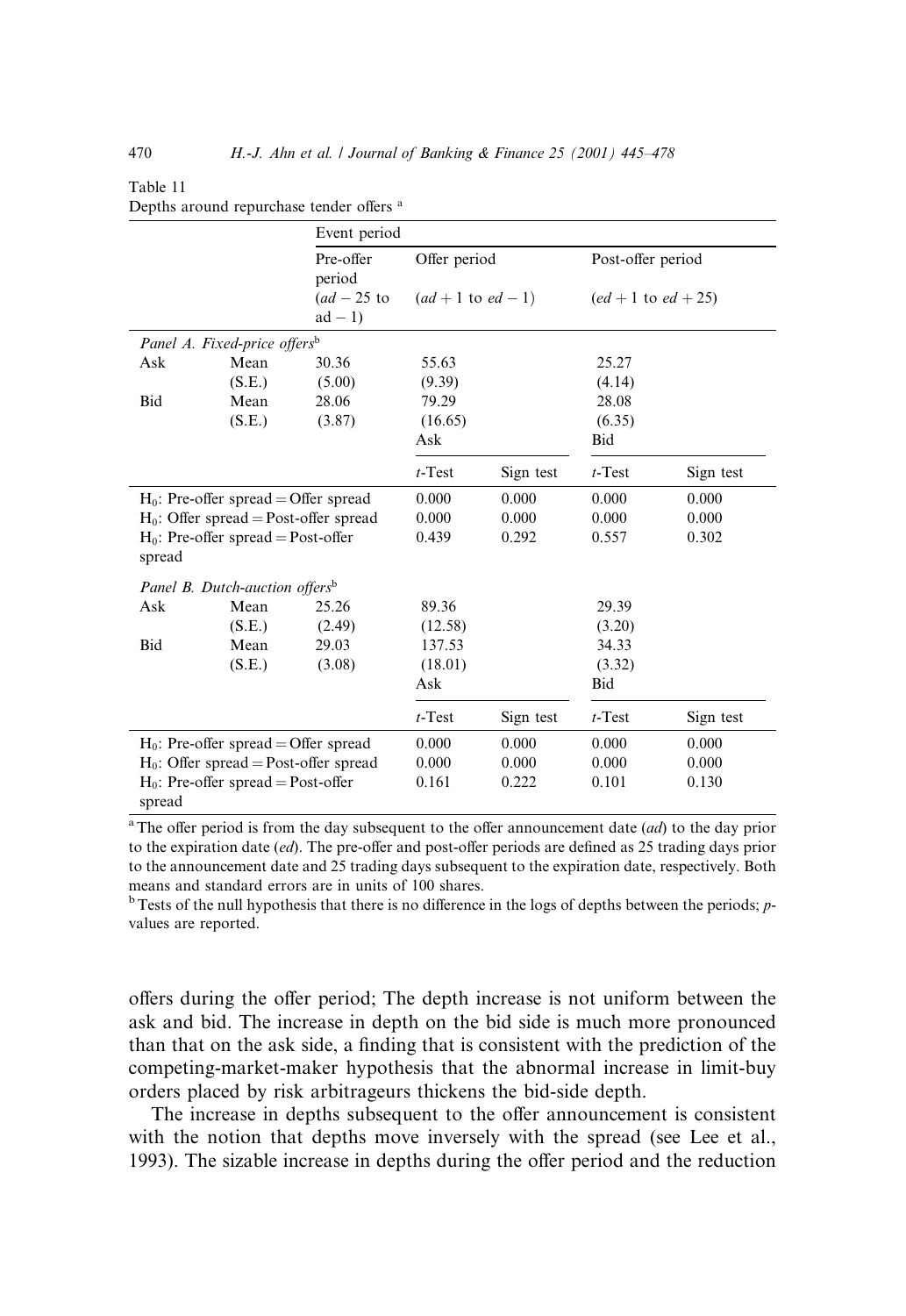in the bid-ask spread imply that liquidity improves substantially during the offer period.

# 5.8. Price location

The asymmetry in the offer-period spread reduction is a key feature of predictions by the competing-market-maker hypothesis, i.e., the reduction in the spread during the offer period should be observed primarily on the bid side. An empirical test of this proposition is difficult, because we cannot measure the bid-side spread alone. Therefore, we test the price locations of transactions as an alternative measure. The limit buy prices submitted by risk arbitrageurs can establish a lower bound on the bid price, and a substantial number of market sell orders can be filled at that price. To the extent that these limit prices are binding the bid price, more reductions in the spread on the bid side are possible. At the same time, more transactions can be executed below the quote midpoint. Hence, a shift towards the bid in the price location indicates an asymmetric reduction in the spread on the bid side.

Specifically, the price location variable is calculated as

$$
L_t = 100 \times \frac{p_t - b_t}{a_t - b_t},\tag{9}
$$

where  $L_t$  is the location of a trade executed at t,  $p_t$  the price of the trade, and  $a_t$ and  $b_t$  are the ask and bid quotes in effect at t. It is noted that if the trade executes at the bid (or ask) price, the value of the price location variable will be  $0\%$  (or 100%). Similarly, when the trade executes at the midpoint of the bidask price, the price location variable will equal 50%.

Panels A and B of Fig. 4 plot the percentage of transactions made at the ask, bid, or quote midpoint. Both panels show that transactions at the bid (ask) increase (decrease) substantially during the offer period. Panels  $C$  and  $D$  plot the location of transaction prices within the bid-ask spread. During the offer period, the pattern of temporary downward shifts in price location within the spread reflects that many trades are made below the quote midpoint. The results of the tests reported in Table 12 indicate that the abnormal shift in price locations to the bid is statistically significant for both types of offers. For fixedprice offers, the decrease in price location from the pre-offer to offer period is  $14.5\%$  (from 46.57 to 39.82%), while this decrease for Dutch-auction offers is  $24.3\%$ .

The overall results presented so far imply that repurchase tender offers are unique corporate events during which risk arbitrage activity intensifies and competition in the stock market increases considerably. As a result, the market becomes extremely liquid with substantial spread reductions, and increases in depth and volume.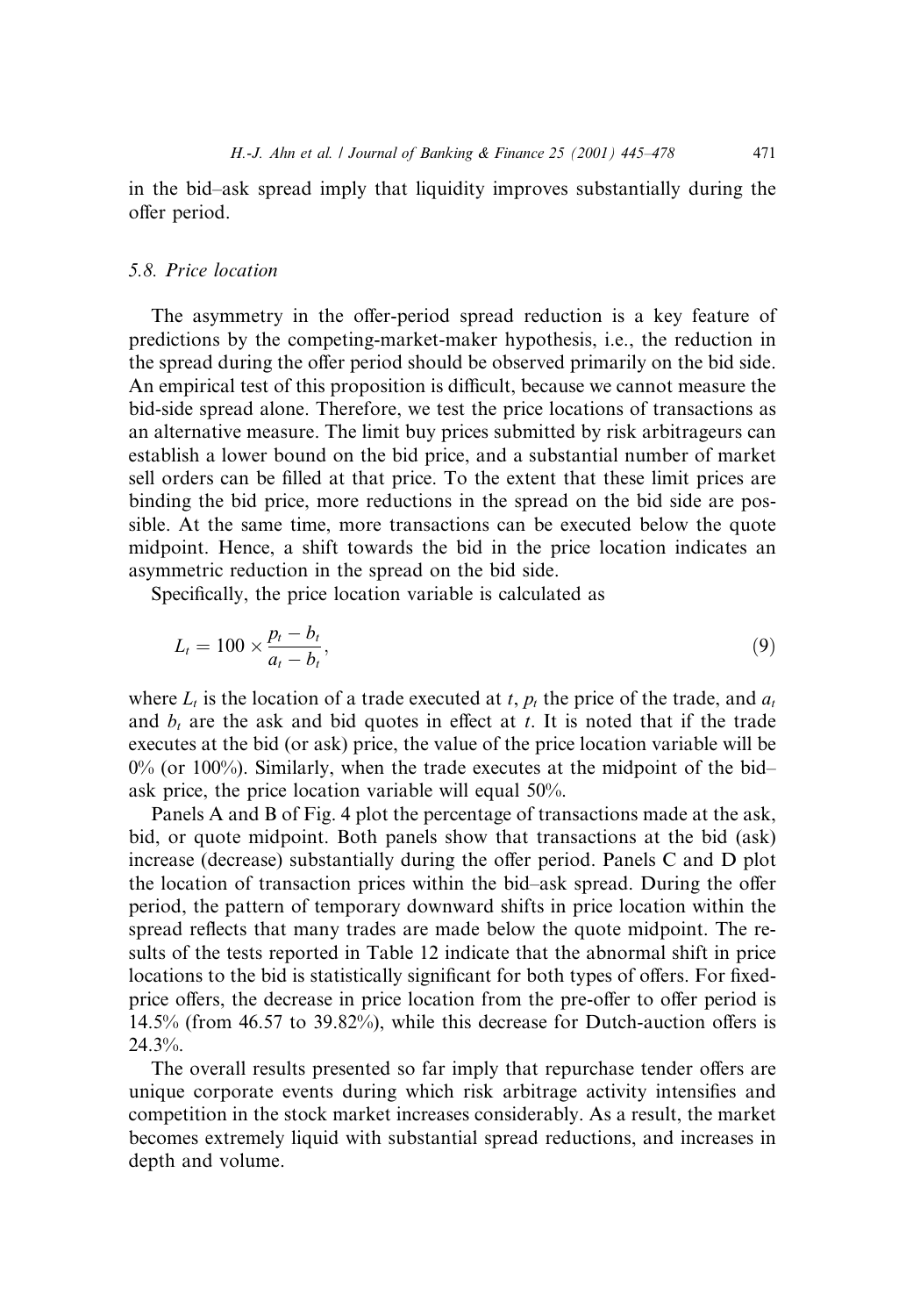

Fig. 4. Location of transactions at ask, bid, bid-ask midpoint, or within the bid/ask. Fig. 4. Location of transactions at ask, bid, bid±ask midpoint, or within the bid/ask.

sectional means of transaction locations within the quoted spread around the share repurchase tender offers conducted from 1983 to 1992 (65 fixedprice and 72 Dutch-auction offers). The location of the transaction prices is calculated as  $L_l = 100 \times p_l - b_l/a_l - b_l$ , where  $L_l$  is the location of a trade Note: Panels A and B plot the cross-sectional means of transaction locations made at the ask, bid, and the quote midpoint. Panels C and D the cross-Note: Panels A and B plot the cross-sectional means of transaction locations made at the ask, bid, and the quote midpoint. Panels C and D the crosssectional means of transaction locations within the quoted spread around the share repurchase tender offers conducted from 1983 to 1992 (65 fixed- $\times p_1 - b_1/a_1 - b_1$ , where L<sub>t</sub> is the location of a trade price and 72 Dutch-auction offers). The location of the transaction prices is calculated as  $L<sub>i</sub> = 100 \times$ executed at t,  $p_i$  is the price of the trade, and  $a_i$  and  $b_i$  are the ask and bid quotes in effect at t. executed at t,  $p_i$  is the price of the trade, and  $a_i$  and  $b_i$  are the ask and bid quotes in effect at t.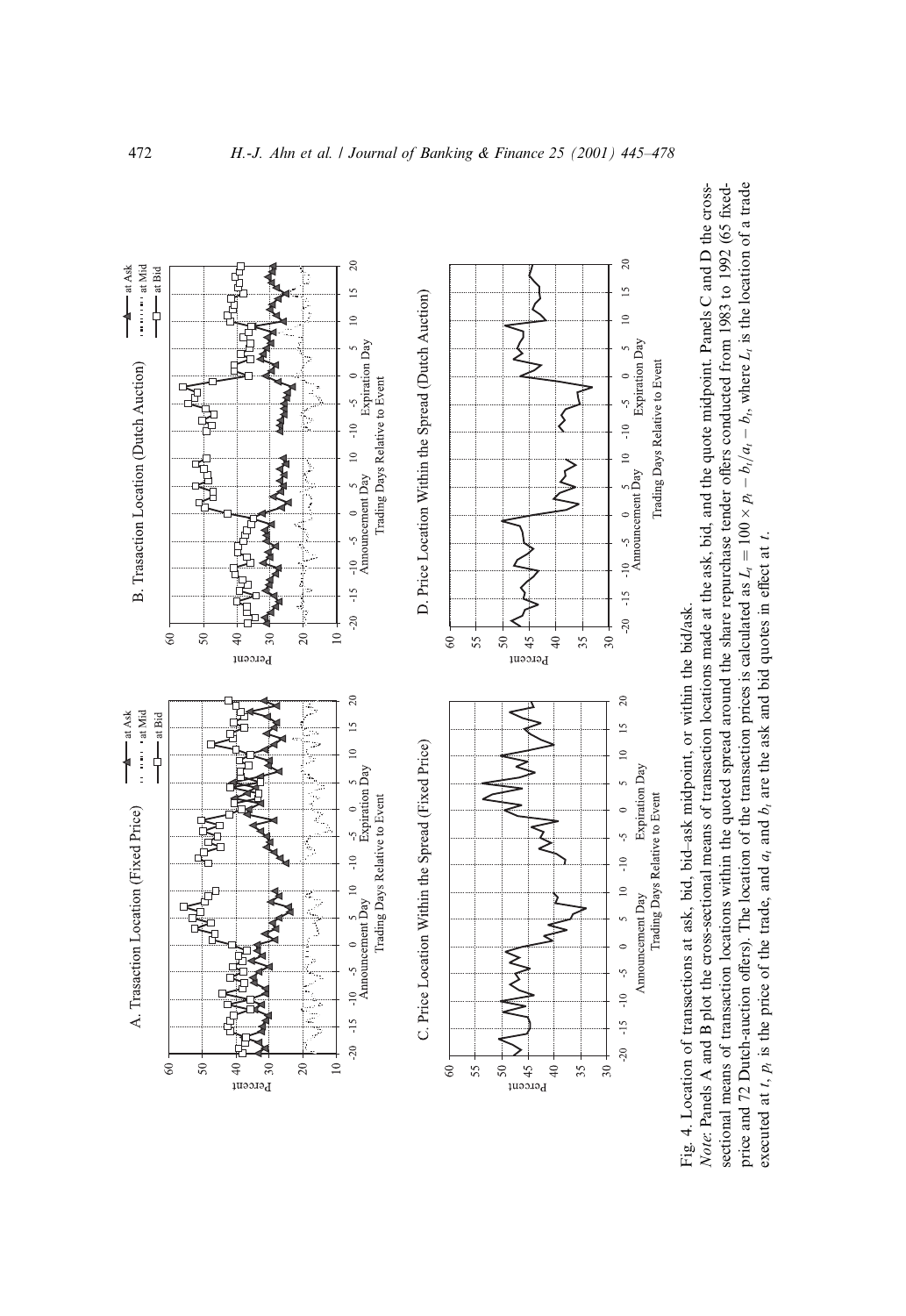Table 12

|                                              | Event period                                |                                        |                                            |
|----------------------------------------------|---------------------------------------------|----------------------------------------|--------------------------------------------|
|                                              | Pre-offer period<br>$(ad - 25$ to $ad - 1)$ | Offer period<br>$(ad + 1$ to $ed - 1)$ | Post-offer period<br>$(ed + 1 to ed + 25)$ |
| Panel A. Fixed-price offersb                 |                                             |                                        |                                            |
| Mean $(\% )$                                 | 46.57                                       | 39.82                                  | 45.19                                      |
| (S.E.)                                       | (1.67)                                      | (1.91)                                 | (1.66)                                     |
|                                              |                                             | $t$ -Test                              | Sign test                                  |
| $H_0$ : Pre-offer spread = Offer spread      |                                             | 0.001                                  | 0.000                                      |
| $H_0$ : Offer spread = Post-offer spread     |                                             | 0.081                                  | 0.113                                      |
| $H_0$ : Pre-offer spread = Post-offer spread |                                             | 0.368                                  | 0.277                                      |
| Panel B. Dutch-auction offers <sup>b</sup>   |                                             |                                        |                                            |
| Mean $(\% )$                                 | 44.67                                       | 33.81                                  | 43.35                                      |
| (S.E.)                                       | (1.45)                                      | (1.62)                                 | (1.52)                                     |
|                                              |                                             | $t$ -Test                              | Sign test                                  |
| $H_0$ : Pre-offer spread = Offer spread      |                                             | 0.000                                  | 0.000                                      |
| $H_0$ : Offer spread = Post-offer spread     |                                             | 0.000                                  | 0.000                                      |
| $H_0$ : Pre-offer spread = Post-offer spread |                                             | 0.412                                  | 0.576                                      |

The price locations of transactions around repurchase tender offers <sup>a</sup>

<sup>a</sup>The price location variable is calculated as  $L_t = 100$   $[p_t - b_t/a_t - b_t]$ , where  $L_t$  is the location of a trade executed at t,  $p_t$  is the price of the trade, and  $a_t$  and  $b_t$  are the ask and bid quotes in effect at t, respectively. The offer period is from the day subsequent to the offer announcement date  $(ad)$  to the day prior to the expiration date  $(ed)$ . The pre-offer and post-offer periods are defined as 25 trading days prior to the announcement date and 25 trading days subsequent to the expiration date, respectively.

 $\overline{b}$  Tests of the null hypothesis that there is no difference in price locations between the periods; pvalues are reported.

# 5.9. Expected profits from risk arbitrage

This section discusses the expected profit from risk arbitrage activity around repurchase tender offers. We follow trading rules similar to those used by Lakonishok and Vermaelen (1990) who examine profitability of arbitrage trading around offer expiration. According to Lakonishok and Vermaelen, a trading strategy of buying shares during the offer period, then tendering them to the firm, and selling any unpurchased shares in the post-offer market yields the profit of

$$
P_P(F_P/F_T) + P_E(1 - F_P/F_T) - P_B,
$$
\n(10)

where  $P_P$  is the firm's purchase price of the stock,  $P_B$  the market price during the tender period at which the arbitrageur buys the stock,  $P_E$  the post-offer market price of the stock, and  $F_P$  ( $F_T$ ) is the fraction of the shares purchased (tendered). When the offer is undersubscribed, the profit from the trading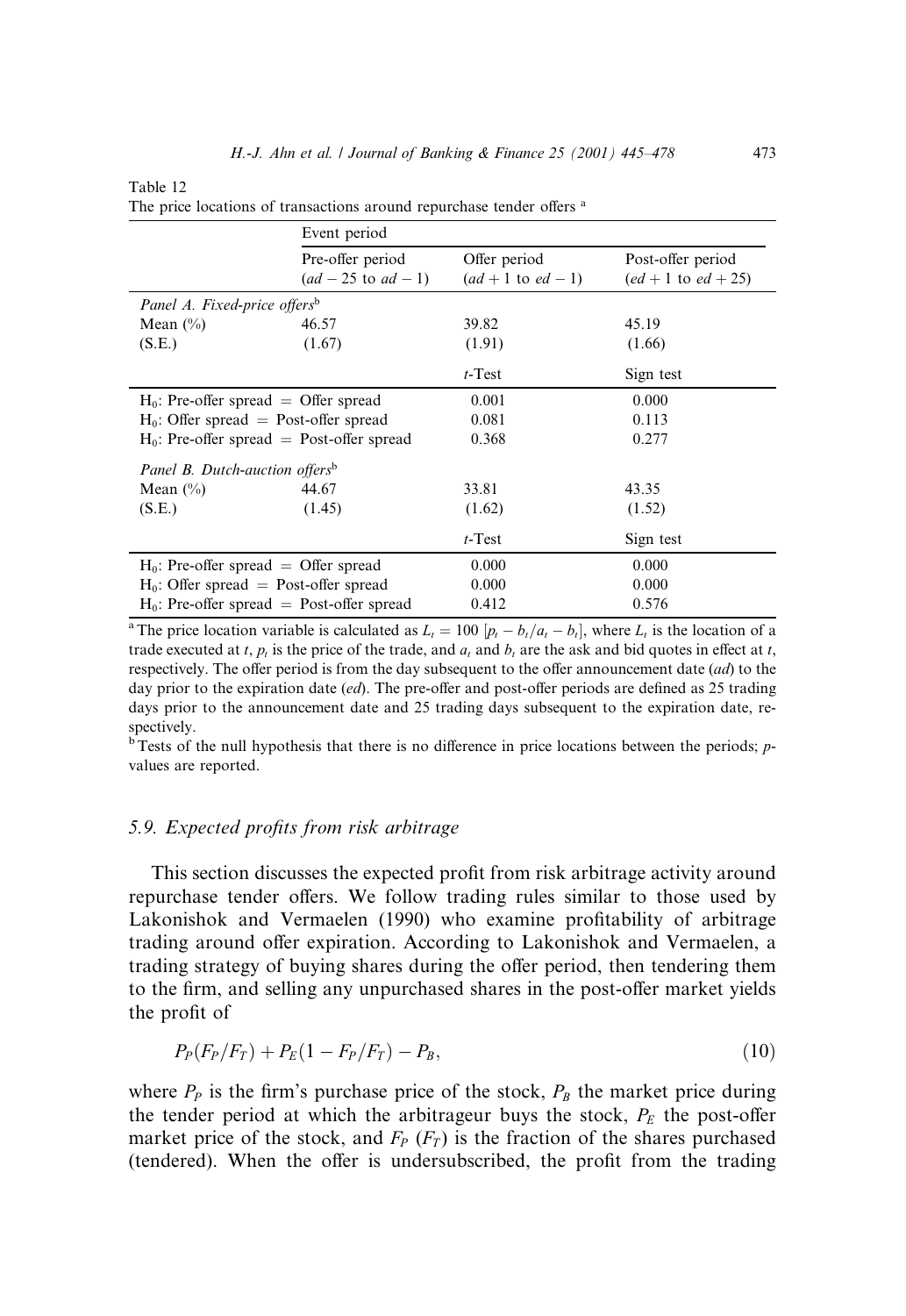strategy is  $P_P - P_B$ . While Lakonishok and Vermaelen use Eq. (10) to estimate the trading profit around fixed-price offers, the same equation applies to Dutch auctions as well. If a Dutch auction is oversubscribed, the profit for an investor who has tendered shares at a price below  $P_P$  will be  $P_P - P_B$  while the profit for one who has tendered shares above  $P_P$  will be  $P_E - P_B$ .

We examine profits from two trading rules: (1) buying shares one day after the offer announcement date and selling any unpurchased shares two days after the expiration date; and (2) buying shares six days before the expiration date and selling unpurchased shares two days after the expiration date. Both trading rules assume that sales of unpurchased shares are made two days after the expiration date. This assumption reflects the fact that firms usually release information about the offer outcome one day after the expiration date. To allow for the usual settlement of five business days, we do not consider trading rules of buying shares fewer than six days before the expiration date.

To obtain abnormal returns, we adjust trading profits by using the CRSP equally weighted portfolio return. For each of the two trading rules, we find abnormal returns are positive and statistically significant at 1% level. For example, the first trading rule yields the average abnormal return of 2.77% for fixed-price offers and 3.42% for Dutch auctions. The median abnormal returns are 2.11% and 3.96%, respectively. If an arbitrageur follows the second trading rule, the average (median) abnormal return is  $1.75\%$  (1.57%) for fixed-price offers and  $3.00\%$  (2.84%) for Dutch auctions. Further, we check the robustness of our results with respect to the timing of purchases and sales. The result of positive and significant abnormal returns is persistent. Overall, these results suggest that expected profits from arbitrage activity around repurchase offers are economically significant.

Given that expected profits from risk arbitrage are positive and significant, a question that remains unanswered is whether trading profits depend on the overall market movement. In a recent study, Mitchell and Pulvina (1999) use a sample of 1981 stock swaps, cash mergers, and cash tender offers to examine the risk in risk arbitrage. For the sample period of 1963–1987, they find that risk arbitrage returns are positively associated with market returns in severely depreciating markets, but less correlated with market returns in flat and appreciating markets. We use a dummy variable regression to address this question. Specifically, we estimate the following cross-sectional regression model:

$$
R_{[a+1,e+2]} - R_{\rm f} = \alpha_1 I_{\rm low} + \beta_1 I_{\rm low} (R_{\rm market} - R_{\rm f}) + \alpha_2 I_{\rm high} + \beta_2 I_{\rm high} (R_{\rm market} - R_{\rm f}) + \epsilon,
$$

where  $R_{a+1,e+2}$  is the return from one day after the offer announcement to two days after the expiration date,  $R_f$  the risk-free rate,  $R_{\text{market}}$  the return on the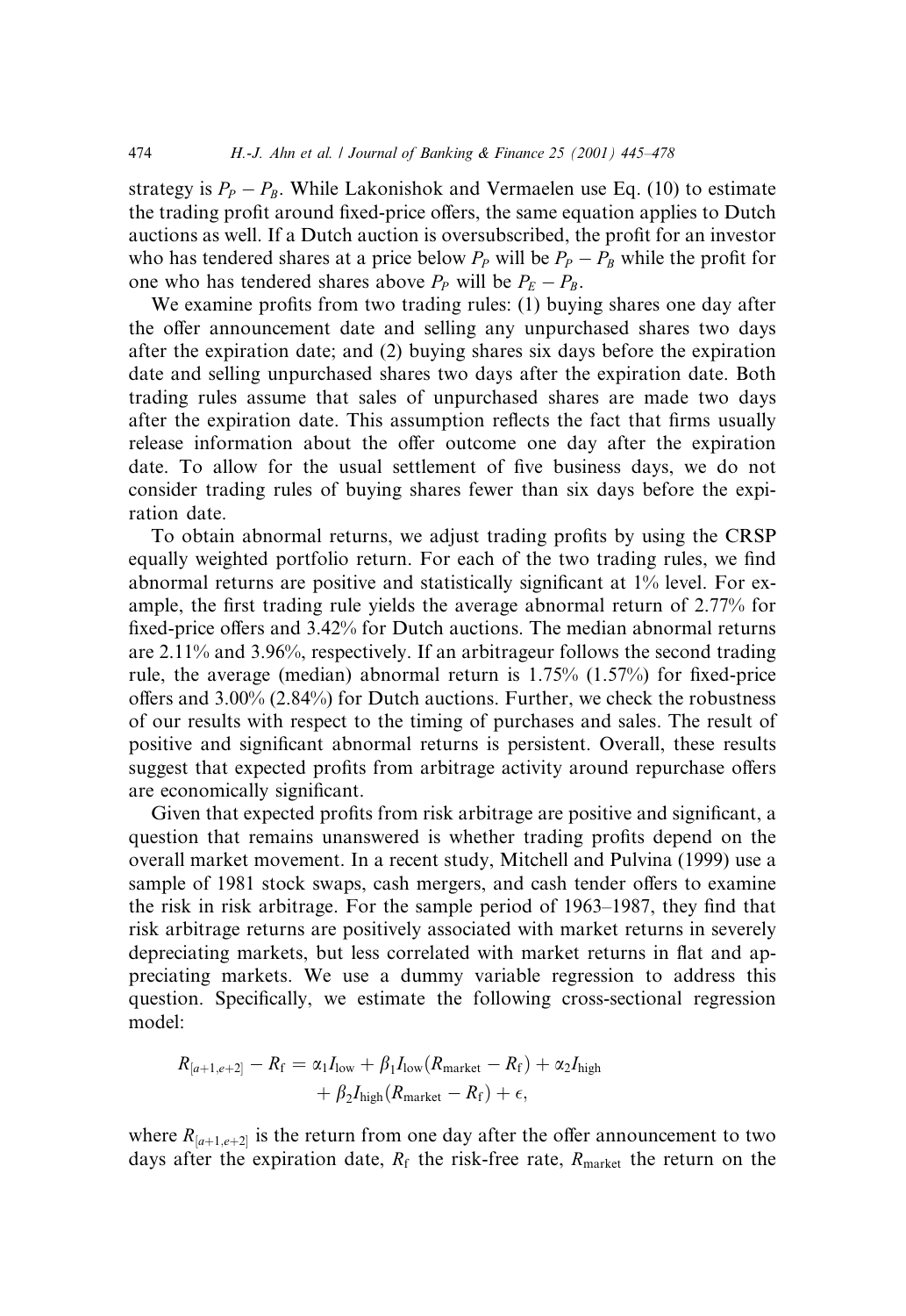CRSP equally weighted portfolio during the same period,  $I_{low}$  an indicator variable for whether the market return is less than  $-1\%$ , and  $I_{\text{high}}$  an indicator variable for whether the market return is greater than  $-1\%$  during  $[a + 1, e + 2]$ . The two dummy variables correspond to depreciating and appreciating markets. Mitchell and Pulvina (1999) argue that  $\alpha_1$  should be greater than  $\alpha_2$  and  $\beta_1$  should be greater than  $\beta_2$ . For fixed-price offers, we find that  $\alpha_1 = 0.092, \beta_1 = 1.862, \alpha_2 = 0.030, \text{ and } \beta_2 = 0.663. \text{ All coefficients are signifi-}$ cant at 5%, and the adjusted  $R^2$  is 55.6%. For Dutch auctions, the estimated coefficients are the following:  $\alpha_1 = 0.124$ ,  $\beta_1 = 1.794$ ,  $\alpha_2 = 0.032$ ,  $\beta_2 = 0.436$ , and the adjusted  $R^2$  is 68.6%. In addition, we reject both null hypotheses:  $H_0$ :  $\alpha_1 = \alpha_2$  and  $H_0$ :  $\beta_1 = \beta_2$ . These results show that risk arbitrage return is higher during severe market conditions, and lower during appreciating markets. Our evidence suggests that arbitrage trading profits depend on overall market conditions.

### 5.10. The effect of the offer type

In this section, we briefly compare the effect of the offer type on the market microstructure. Tables 1 and 2 reveal that there are stark differences in characteristics of firm as well as offer characteristics between the two types of offers. For example, Dutch-auction firms are much larger and have higher prices than fixed-price offer firms. The percent of shares tendered to shares sought and the percent of share tendered to outstanding shares are much higher for fixed-price offers. The proration rates are lower for fixed-price offers. If tender rates are an indicator of the percent of shares involved in offer activity, then, one would expect that the fixed-price offer has a greater impact on market microstructure. However, the percentage increase in volume and the spread are close for both types of offers. Moreover, the price location moves closer to the bid for Dutch auctions. The increase in depth is greater and the depth imbalance to the bid is more notable for Dutch auctions. In sum, the effects on market microstructure documented in this paper are stronger for Dutch auctions.

One explanation for this difference is the uncertainty regarding the offer outcome and the intensity of arbitrage activity during the offer period. Dutch auctions involve greater uncertainty about the offer outcome than fixed-price offers since the purchase price is not known until the expiration. Consequently, arbitrageurs play a more important role of risk-bearing in Dutch auctions. Therefore, even if the overall tendering rates are lower for Dutch auctions, a larger portion of tendering must come from the result of arbitrage buying. For fixed-price offers, most of the tendering is from individual investors. This is consistent with the fact that the pattern of the bid-side shift in the price location is much weaker for fixed-price offers.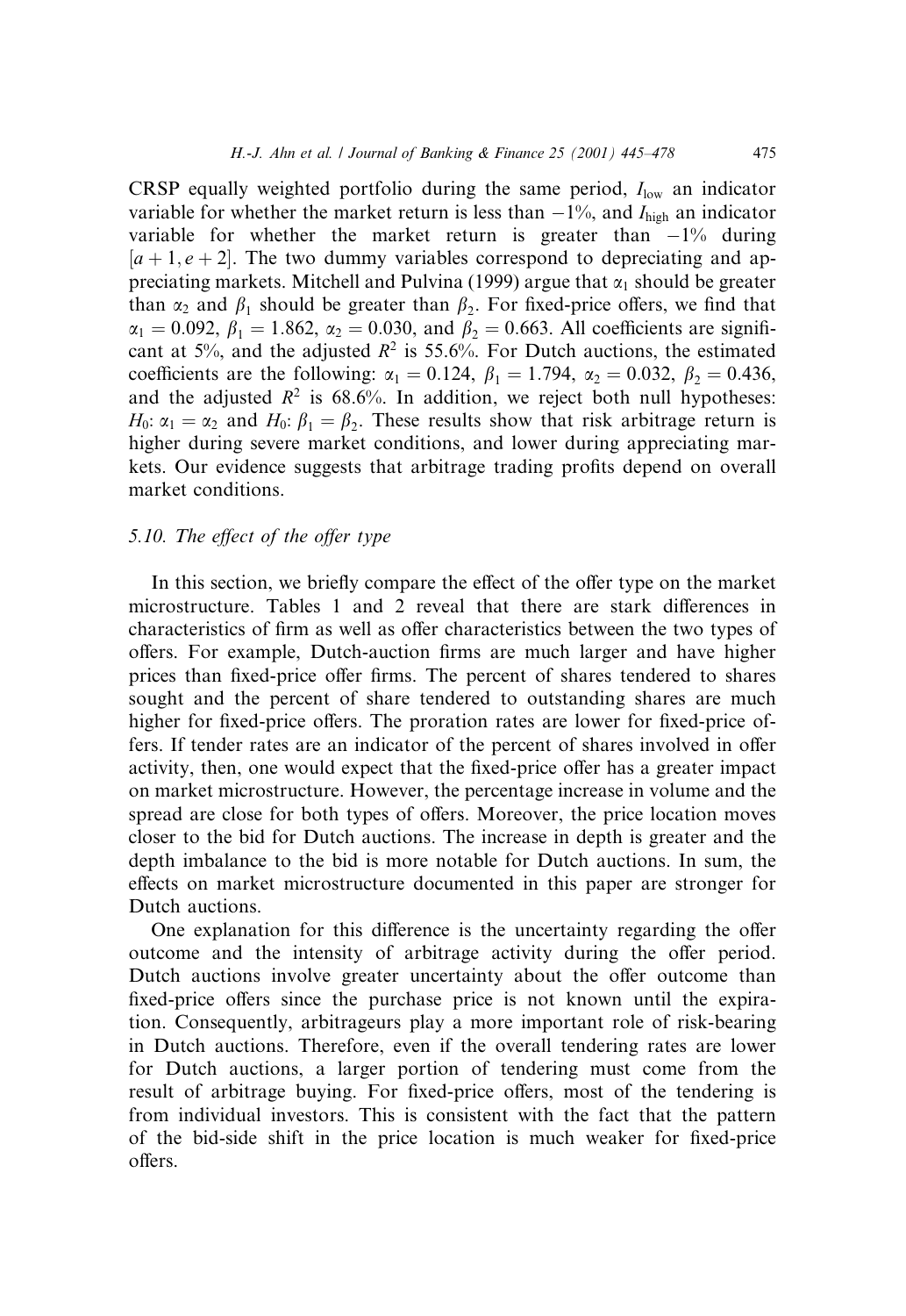#### 6. Conclusions

This paper examines the impact of share repurchase tender offers on the market microstructure. Our sample comprises 65 fixed-price and 72 Dutchauction offers that are conducted between 1983 and 1992 for firms listed on the NYSE and Amex. We develop and test the competing-market-maker hypothesis, which predicts that increased competition for the market maker on the bid-side asymmetrically reduces the spread during the repurchase tender offer period. The temporary increase in competition is induced by an increase in limit buy orders by risk arbitrageurs. Our empirical results are consistent with the competing-market-maker hypothesis. Both the quoted and effective spreads during the repurchase tender offer period decline as much as  $20\%$ , regardless of whether the offer is a fixed-price offer or Dutch auction. These results hold true after we control for changes in return volatility. In addition, both components of the spread (the adverse selection and order processing costs) decrease significantly during the offer period. Trading volume and quotation depths increase temporarily during the offer period, which is also consistent with the competing-market-maker hypothesis. The price location of transactions during the offer period shows a significant bid-side shift, supporting the notion that competition increases mainly on the bid side. The pronounced increase in bid depth relative to that in ask depth during the same period provides additional evidence supporting the competing-market-maker hypothesis. Further, a close comparison of the market microstructure effects between fixed-price and Dutch-auction offers reveals that risk arbitrage activity is more intense for Dutch auctions and, consequently, competition for the market maker is stronger for this type of offers

While the focus of this paper is on share repurchases, similar changes in market microstructure are expected around other types of corporate events that attract intense risk arbitrage activity. For events that involve corporate reorganizations, often the uncertainty surrounding the reorganization creates a gap between the market price and the price offered in the proposal. Then, risk arbitrageurs will step in for profit opportunities and resolve some of the uncertainty about the value of the firm. In the process, the risk arbitrageurs are more likely to choose limit orders than market orders in order to minimize price concession. An ensuing result is increased competition for market making, which reduces the spread and improves the market liquidity. Possible candidates for such events include mergers, inter firm tender offers, liquidations, and other corporate reorganizations. It will be interesting to see how risk arbitrageurs' involvement in these events affects the market microstructure. Such studies will certainly enrich our understanding of the role of market microstructure in the price formation process. Finally, the empirical issues and questions addressed in this paper can be re-examined using data for a longer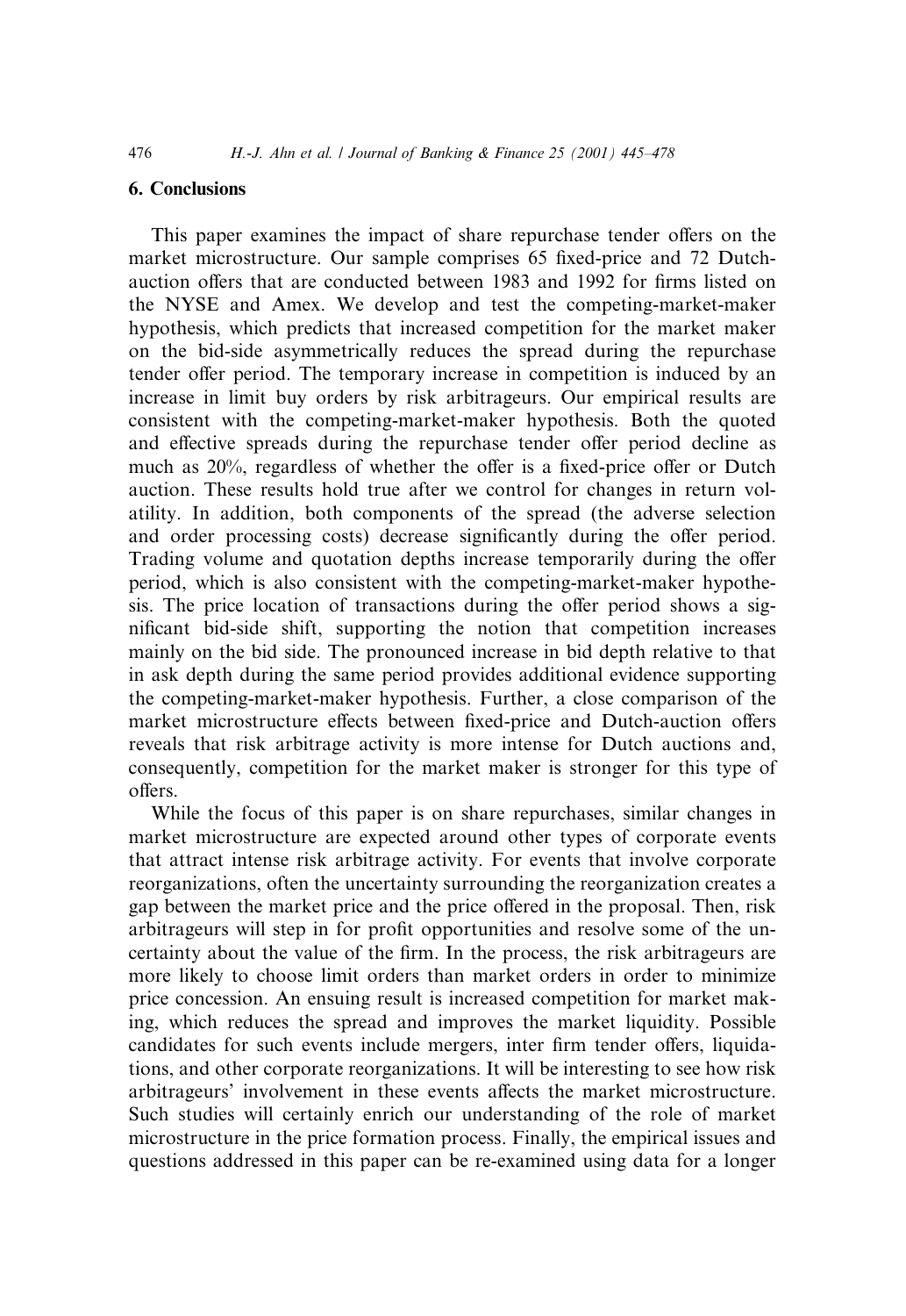time period, or using data from other markets. We leave these extensions for future research.

#### Acknowledgements

We would like to thank two anonymous referees, Yakov Amihud, Jean-Francois Bacmann, Michael Barclay, Edward Coulson, Dennis Sheehan, Daniel Weaver, and participants at the 1998 European Finance Association Annual Meetings. Any errors are our responsibility alone. Address correspondence to Charles Cao, Department of Finance, 609 Business Administration Building,

## **References**

- Bagwell, L., 1991. Share repurchase and takeover deterrence. RAND Journal of Economics 22, 72– 88.
- Bagwell, L., 1992. Dutch auction repurchases: An analysis of shareholder heterogeneity. Journal of Finance 47, 71-105.
- Bagwell, L., Shoven, J., 1989. Cash distributions to shareholders. Journal of Economic Perspectives 3, 129±140.
- Barclay, M., Smith, C., 1988. Corporate payout policy: Cash dividends versus open-market repurchases. Journal of Financial Economics 22, 61-82.
- Blume, M., Goldstein, M., 1992. Displayed and effective spreads by market. Working paper, University of Pennsylvania, Philadelphia, PA.
- Cook, D., Krigman, L., Leach, C., 1995. Corporate repurchase programs, Evidence on the competing-market-maker hypothesis. Working paper, University of Colorado, Boulder, CO.
- Comment, R., Jarrell, G., 1991. The relative signaling power of Dutch-auction and fixed-price selftender offers and open-market share repurchases. Journal of Finance 46, 1243-1271.
- Glosten, L., Harris, L., 1988. Estimating the components of the bid/ask spread. Journal of Financial Economics 21, 123-142.
- Ikenberry, D., Lakonishok, J., Vermaelen, T., 1995. Market under reaction to open market share repurchases. Journal of Financial Economics 39, 181-208.
- Lakonishok, J., Vermaelen, T., 1990. Anomalous price behavior around repurchase tender offers. Journal of Finance 45, 455-477.
- Larcker, D., Lys, T., 1987. An empirical analysis of the incentives to engage in costly information acquisition: the case of risk arbitrage. Journal of Finance 45, 455–477.
- Lee, C., Mucklow, B., Ready, M., 1993. Spreads, depths, and the impact of earnings information: An intraday analysis. Review of Financial Studies 6, 345-374.
- Lee, C., Ready, M., 1991. Inferring trade direction from intraday data. Journal of Finance 46, 733– 746.
- Madhavan, A., Richardson, M., Roomans, 1997. Why do security prices change. A transactionlevel analysis of NYSE stocks. Review of Financial Studies 10, 1035-1064.
- McInish, T., Wood, R., 1995. Hidden limit orders on the NYSE. Journal of Portfolio Management  $(1995)$  19-26.